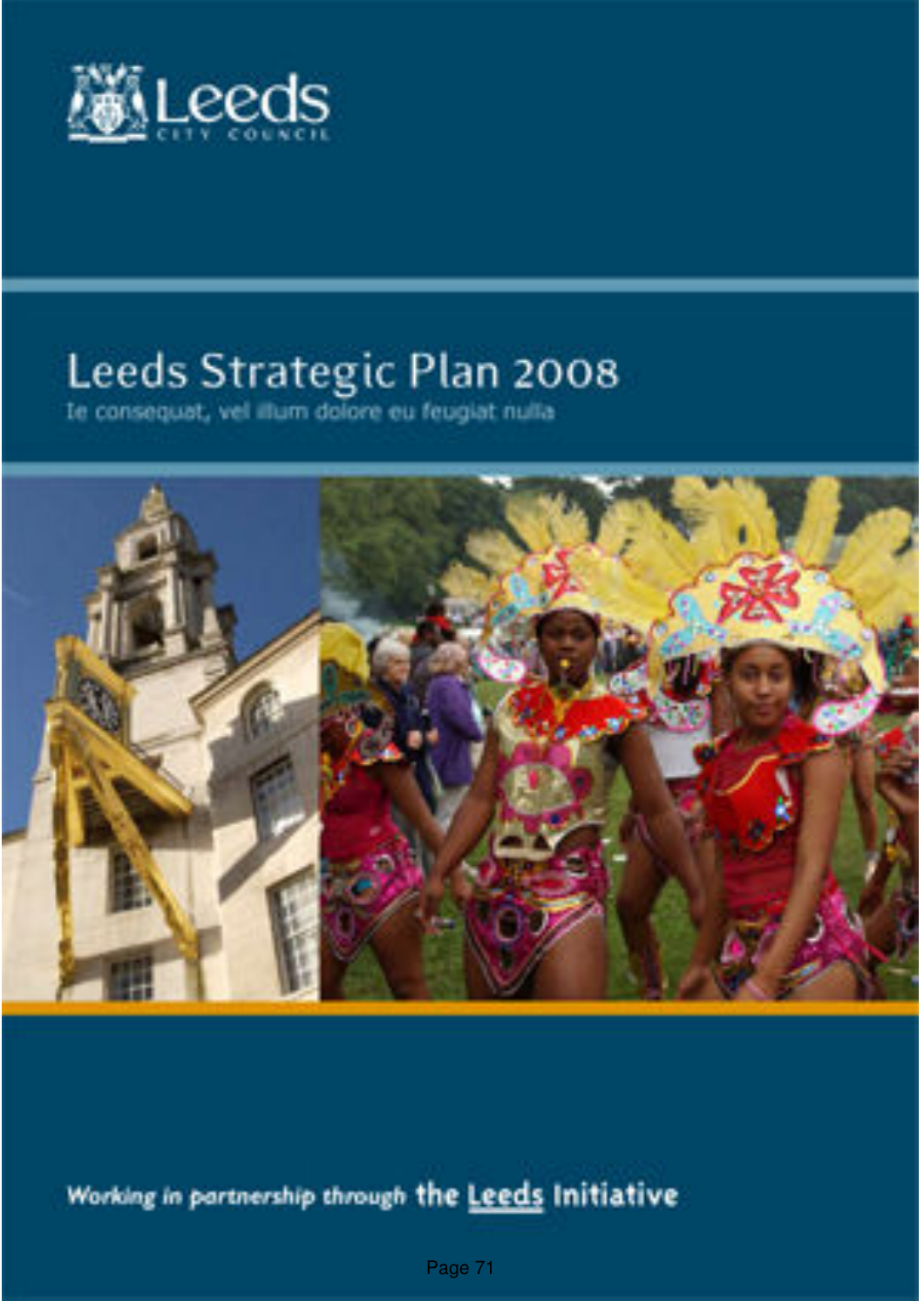#### LIST OF PARTNERS HERE

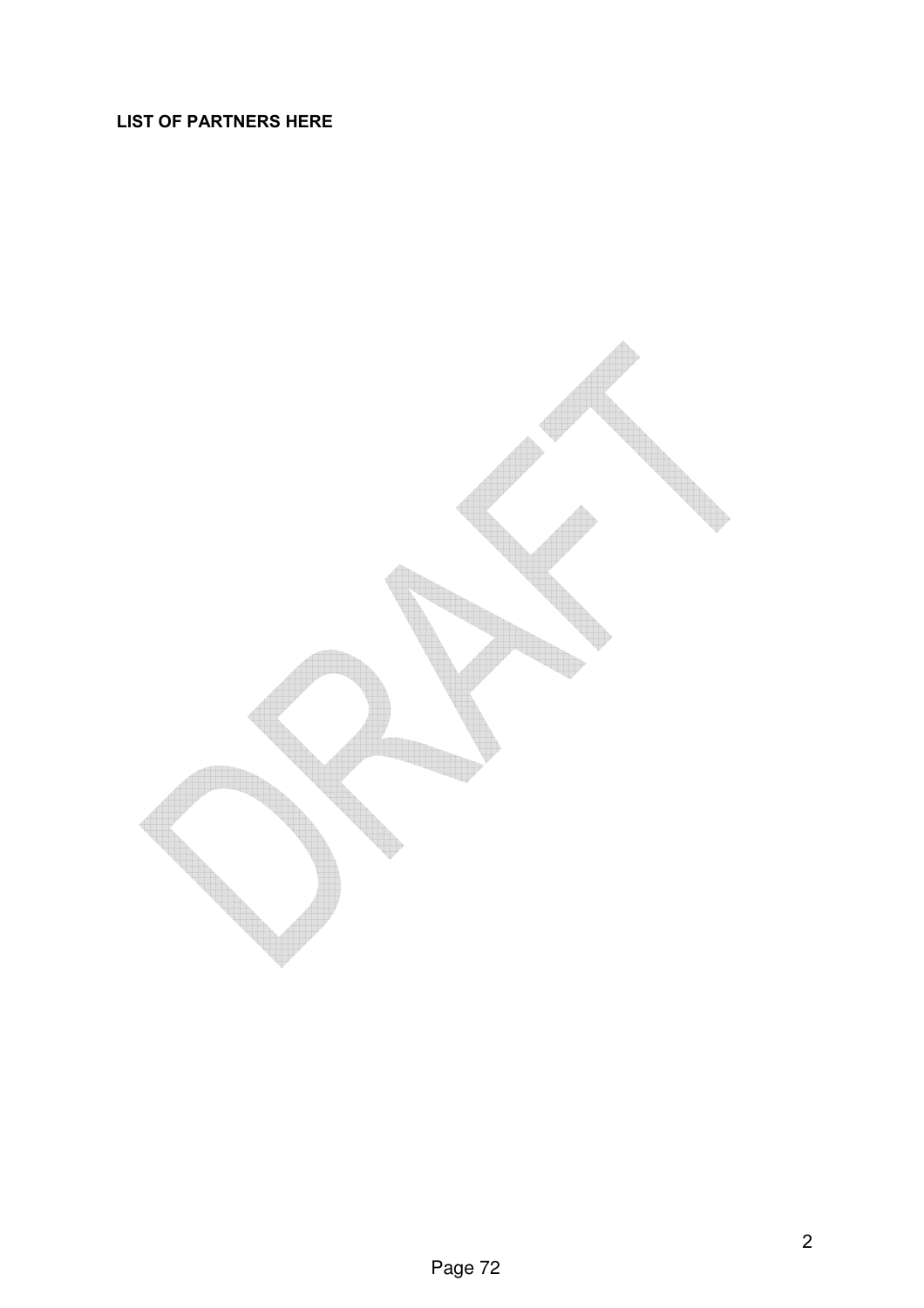#### Front Cover

Inside cover – logos of partner organisations

About this publication – other languages, formats

Foreword – (Leaders, Chief Executive) Background to plan, Our Values

Table of Contents

- Section 1 Making a Difference
- Section 2 Priorities by Theme

Section 3 – Making it Happen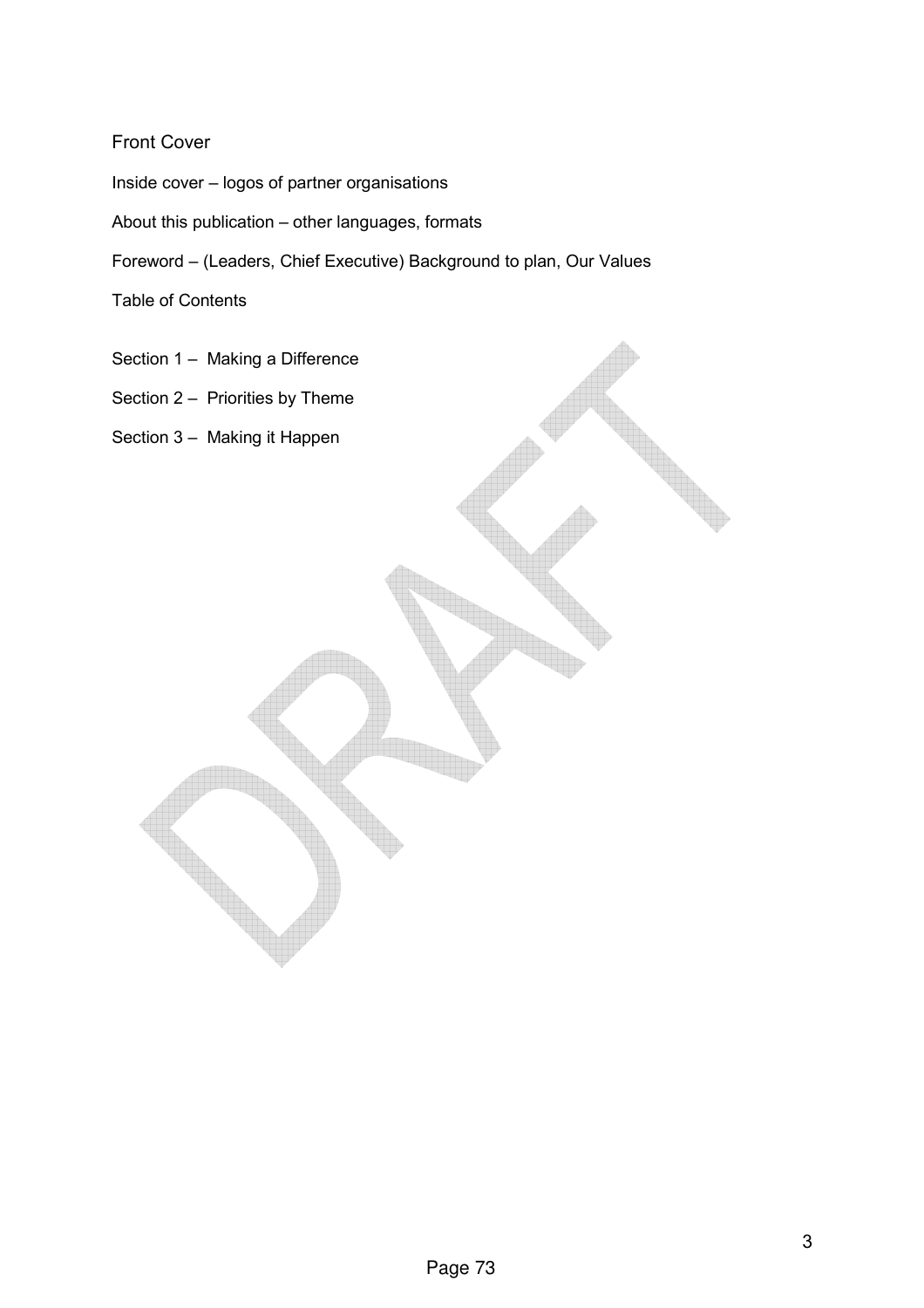#### Foreword - to include:

- Delighted to present the Leeds Strategic Plan for 2008-11;
- The Plan is a significant milestone in working together as partners across the city to agree the real changes we want to see in the lives of the people in Leeds and in the city by 2011 and how we will deliver these in partnership;
- Builds on a strong history of partnership working, co-ordinated through Leeds Initiative. This has brought together the Council, business, voluntary, community and faith groups and public bodies and produced a longer term strategy for the Leeds Community, the Vision for Leeds 2004-20;
- The Leeds Strategic Plan shows how these long term goals will be translated into practical action over the next three years - both in terms of what will be achieved and how it will be delivered;
- Key areas for improvement by 2011 have been informed by consultation both from Members and other stakeholders in different areas in the city and representatives of city wide networks who represent different 'interests' in the city. Also, analysis of the most up-to-date information about current conditions and prospects for Leeds and anticipated social and population changes;
- Leeds City Council has a key leadership role, with its partners, in both 'shaping' Leeds for now and future generations and in making sure that targets set are delivered.
- Recent government legislation reinforces this role, particularly enhancing the role of Councillors as leaders and shapers of local neighbourhoods and the city.
- The Council has recently been awarded the highest possible '4 star' grading in terms of its performance placing it in an excellent position to undertake this role in Leeds.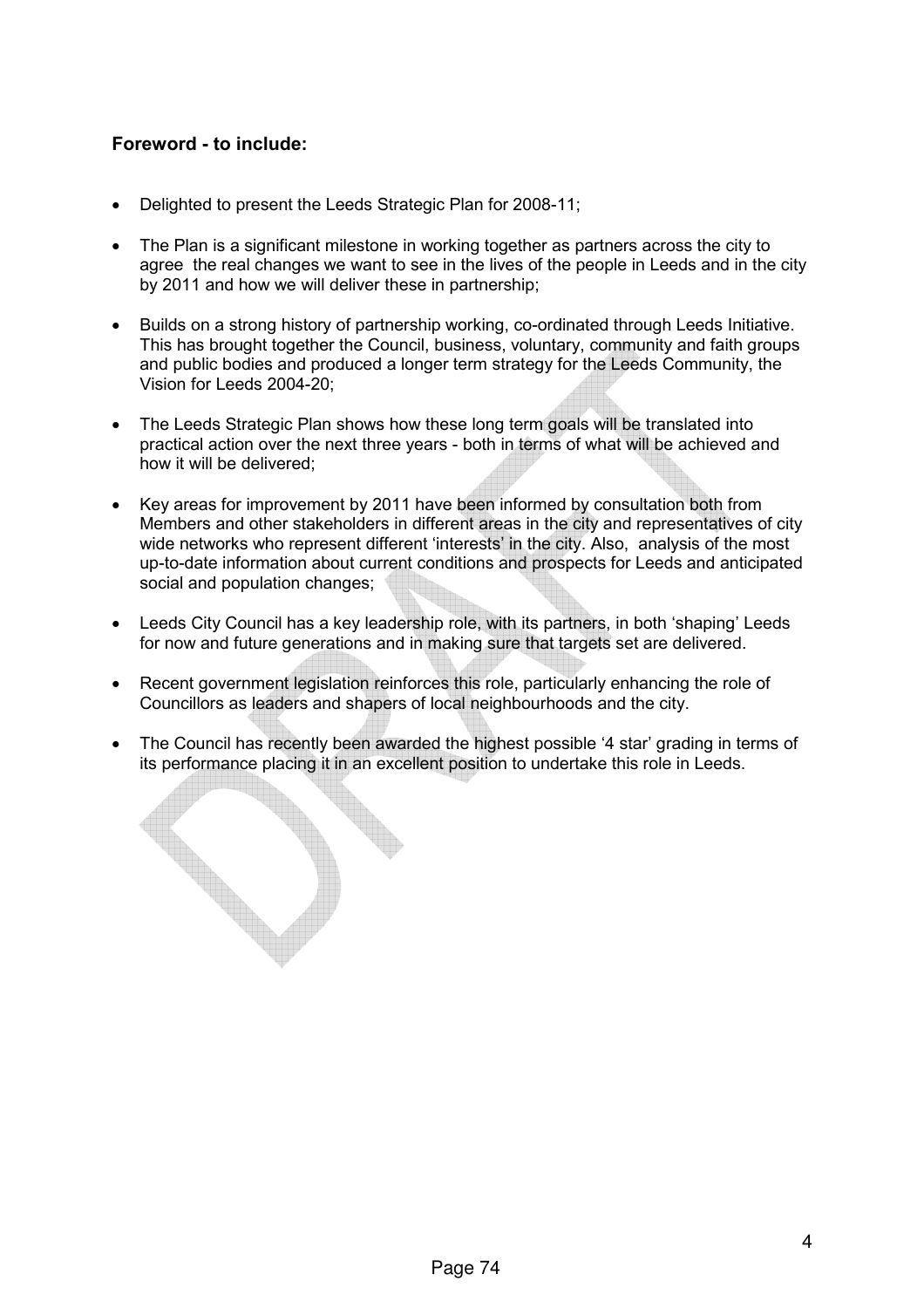### SECTION 1

### MAKING A DIFFERENCE

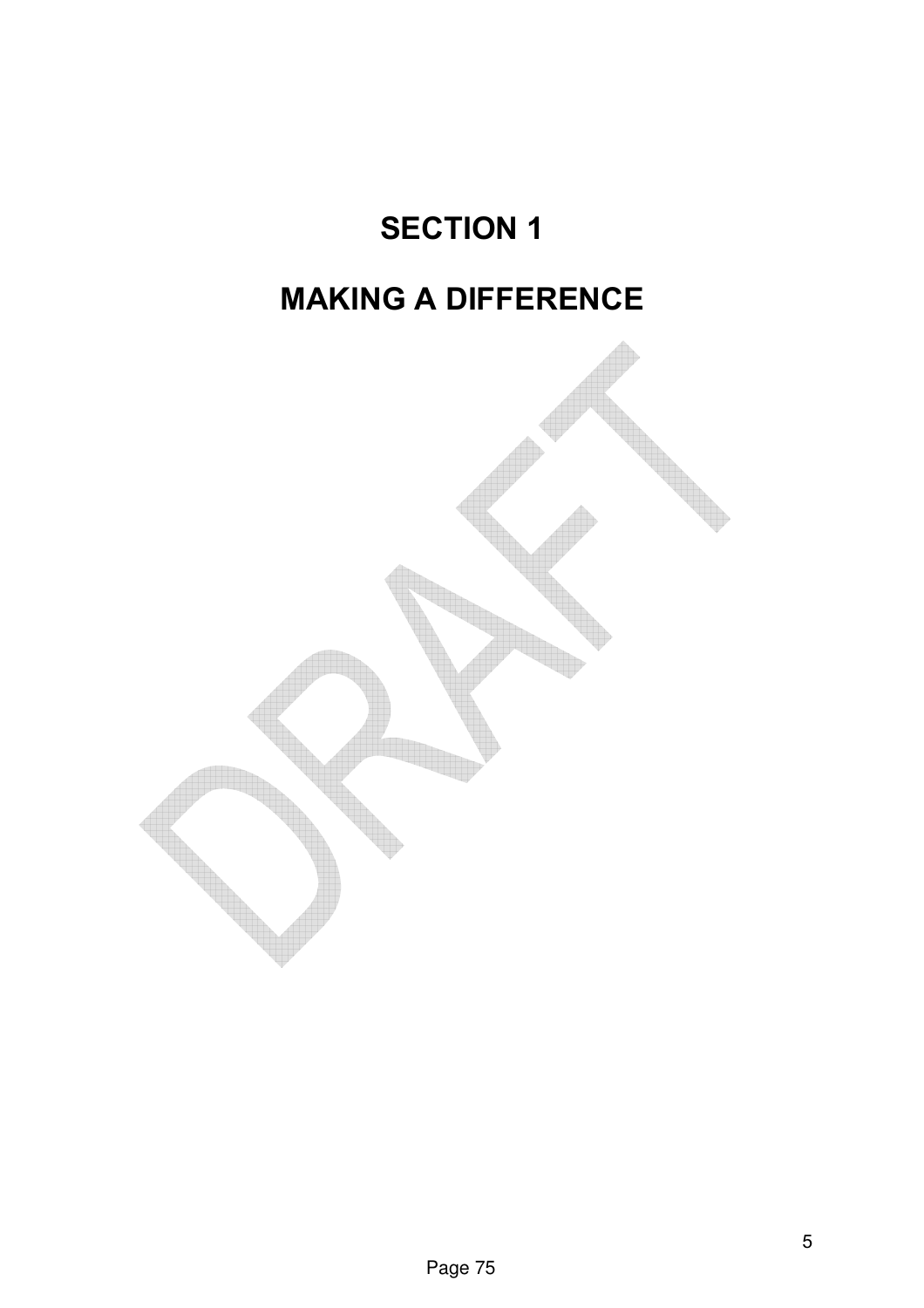#### PROGRESS and CHALLENGES

Leeds is recognised as one of Britain's most successful cities. It has transformed itself over the last 20 years from a mainly industrial city into a broad based commercial centre, the most important financial and legal and business service centre outside London. Leeds is the largest city in the Yorkshire and Humber region and is the biggest retail and employment centre.

Leeds is a quality place to live, work and raise families and has attracted the largest absolute increase in population in the country, 4.8% since 2001. This current population of over 750,000 embraces a rich diversity of over 130 different nationalities.

Economic, cultural and environmental factors have made major contributions to Leeds being a successful place. Over the past decade Leeds has benefited from continued and significant economic growth. Between 1996 and 2006 the City has seen Gross Value Added, a measure of wealth creation, increase by 36% and 59,000 new jobs created. Recent investment in the city has been impressive with £3.2bn invested in commercial property development and a further £7.2bn under construction or planned. The public sector has also invested significantly in new schools, health facilities and in new town and district centres. Investment in the planning service has assisted investors, developers and citizens in Leeds.

Culturally, Leeds continues to invest in its magnificent and growing collection of concert halls, theatres, galleries, museums, parks and sporting venues. There is lively participation in community festivals across the city and Leeds offers the widest range of free events in the country.

Environmentally, Leeds is a green city with two-thirds of its area green belt land. Improving local neighbourhoods is also a strong priority and real improvements have been made. Cleanliness has been improved in 28 of the 31 most deprived neighbourhoods as a result of partner agencies working together with local residents. There has also been considerable investment to bring all our homes in Leeds up to the national 'Decent Homes' standard and by 2010 this will be met.

People in Leeds are generally living longer and more safely. Life expectancy for both men and women has grown by over a year over the last 10 years. Crime has fallen by approximately 30% since 2003/4, the second highest fall in crime in the country.

More children are doing well at school than ever before with results at GCSE showing strong and sustained improvement. These changes are being achieved by an approach that engages children and young people and puts schools and childrens centres at the heart of the community. It is being supported by large scale investment in new and refurbished schools and childrens centres. Leeds is also a major centre of learning for further and higher education, with two leading universities and a student population of over 124,000.

However, despite these positive trends, many challenges still remain and recent developments such as a rising population and traffic present fresh challenges.

Too many children and young people still leave school with few or no qualifications, particularly from low income families, those with special educational needs, some black and minority ethnic groups and looked after children.

Health inequalities continue to exist. Children born into the most deprived neighbourhoods can expect to live almost 12 years less than those in areas that enjoy the best health. The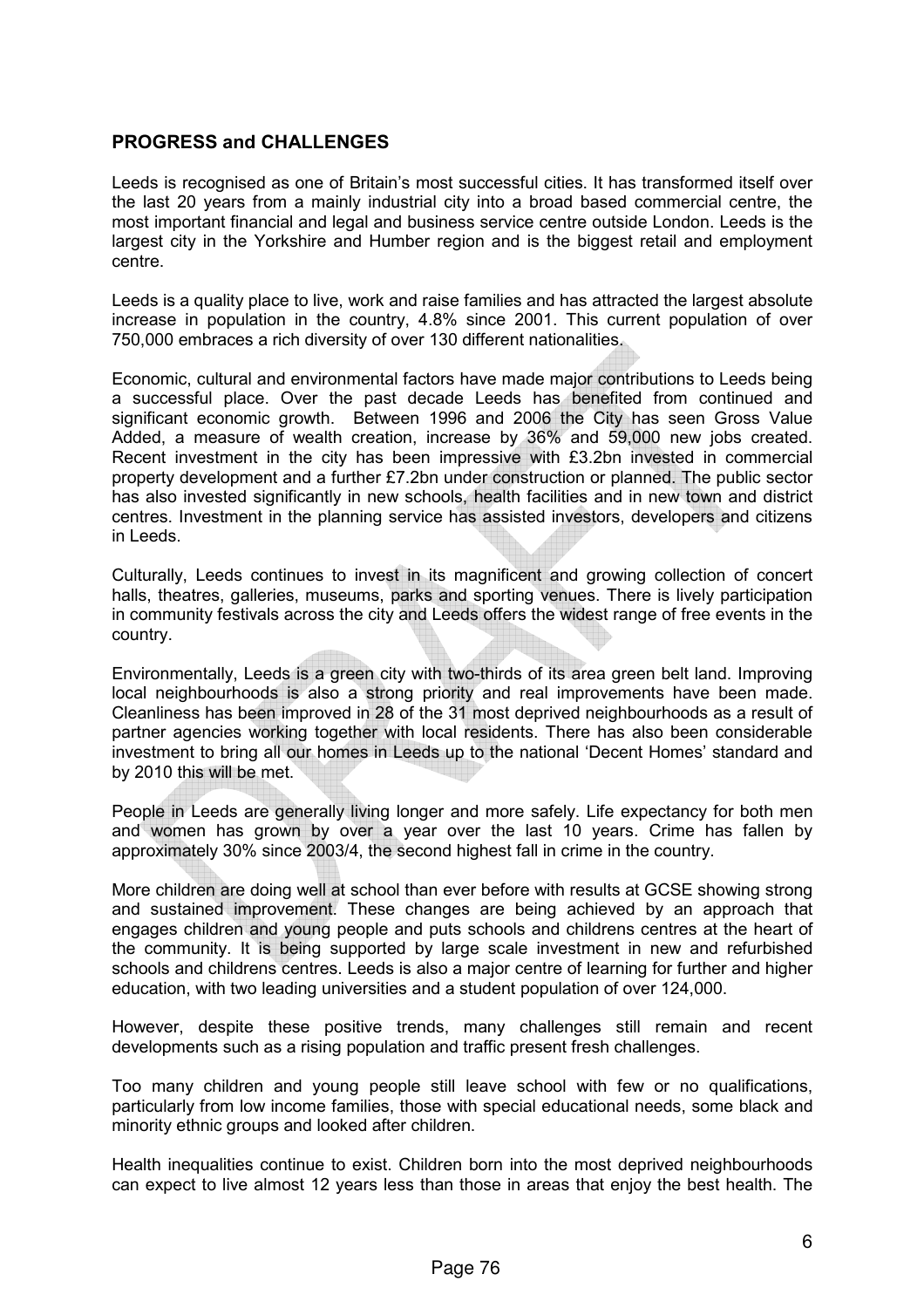percentage of people over 60, currently 20% of the population, is forecast to grow raising issues of how older people's health, independence and contribution to the life of the community will be supported.

Some neighbourhoods and communities have not shared in the economic success enjoyed by much of the city. The numbers of people unable to work due to illness or injury remains a key issue for the city. Many local people are excluded from job opportunities or developing their careers due to a mismatch between their skills and aspirations and the skills now required. Only 50% of the Leeds workforce has level 2 skills (equivalent to five A\* to C GCSEs) against a national skills target of 90% by 2020.

A growing population and greater prosperity puts pressure on the housing market in Leeds The impact of climate change can be clearly seen in Leeds and will be an increasingly important issue for the city. Parts of the city have been subject to flooding and are at high risk of further flooding in the future. There is an urgent need to reduce  $CO<sub>2</sub>$  and other green house gas emissions to contribute to national and global targets. More people living and travelling to work in Leeds places greater strain on the transport system. Road traffic grew by 4.9% between 1996 and 2006 and further growth is predicted. Migration enriches our diversity but raises challenges for creating and sustaining a sense of belonging amongst all communities.

These are some of the key challenges facing the city and city region over the next three years and beyond. They are explained in fuller detail in section 2 of this Plan accompanied by an explanation of where we need to focus our efforts to overcome these challenges.

#### OUR AMBITION

Leeds has an ambitious vision for the city and for the people who live, work and visit Leeds. This vision is captured in the Leeds' sustainable community strategy, the Vision for Leeds 2004 to 2020. This sets out our key ambitions of 'going up a league' both economically and in terms of quality of life and 'narrowing the gap' between the richer and poorer parts of the city.

The Council and its partners all share the desire 'to bring the benefits of a prosperous, vibrant and attractive city to all the people of Leeds'. Our ambitions for the next three years are to see:

- people happy, healthy, safe, successful and free from the effects of poverty;
- our young people equipped to contribute to their own and the city's future well being and prosperity;
- local people engaged in decisions about their neighbourhood and community and help shape local services;
- neighbourhoods that are inclusive, varied and vibrant offering housing options and quality facilities and free from harassment and crime;
- an environment that is clean, green, attractive and above all, sustainable; and
- a city-region that is prosperous, innovative and distinctive enabling individuals and businesses to achieve their economic potential.

#### REAL CHANGE

The Vision for Leeds 2004 to 2020 sets out eight themes that provide a broad framework for our actions. These are Culture, Enterprise and Economy, Learning, Transport, Environment, Health and Wellbeing, Thriving Neighbourhoods and Harmonious Communities.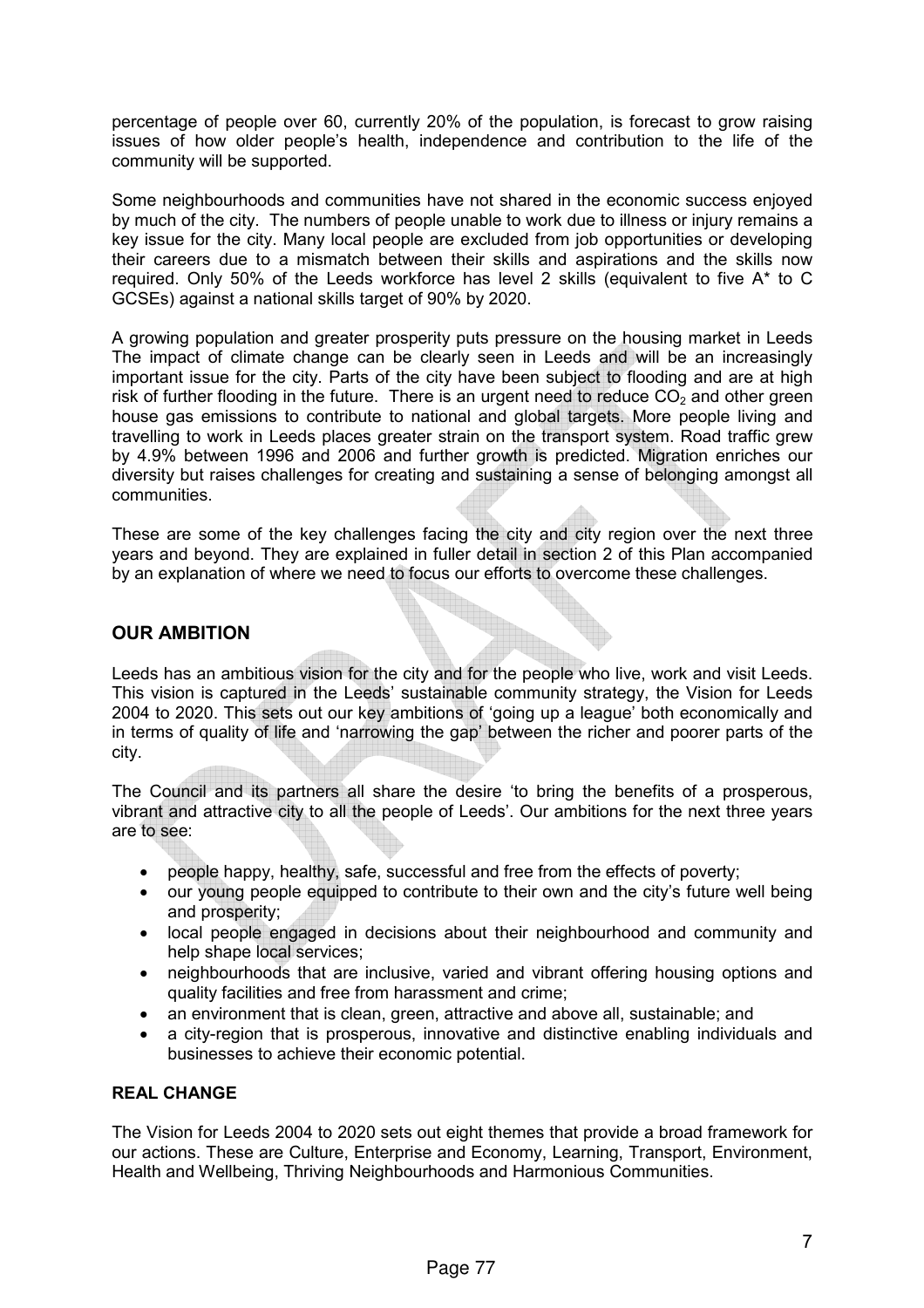This plan sets out the outcomes - the real changes we want to see in the lives of people in Leeds and the city by 2011 in each of the Vision themes. It is based on a robust analysis of the strengths and weaknesses of the city and identifies the key areas where we want to focus our efforts to ensure we achieve results. These areas we describe as improvement priorities. Finally, it sets targets for what will be achieved and how we will measure progress over the three year journey.

#### VIEWS AND COMMITMENT

The experiences and views of a wide range of people in the city have been taken into account in identifying the outcomes and improvement priorities in this plan. 71% of the population of Leeds were involved in establishing the themes and priorities of the Vision for Leeds during 2003 and 2004. As well as the consultation findings from that exercise we have updated our understanding of what the people of Leeds want by gathering fresh evidence. We consulted Councillors representing people of all communities in the City; we drew on the latest results of the Annual Citizen's Survey and we organised a series of focus groups representative of the gender, age, ethnic origin, disability and sexuality profile of the Leeds population.

We also consulted a wide range of city-wide networks and key partners who represent different interests in the city. These included black and ethnic minority communities, local businesses and voluntary sector networks and representatives and partners from education, health, community safety, culture, transport, economic and environmental sectors.

Our discussions have been informed by the latest information available on the changing context of Leeds in terms of social, economic, demographic and environmental data and progress in reaching established targets in areas such as education, crime, health and employment and the overall prosperity of the city. We have also considered the implications of national policies where relevant, such as the 'Every Child Matters' agenda, promoting the health and wellbeing of adults and economic, transport and housing policy developments.

We have a shared and inclusive vision of the changes we want to see over the next three years and with our partners we are committed to turning our long term vision into. We know too that there is a great commitment from those living, working, investing, volunteering and participating in organisations and communities that will also make a huge contribution to more positive changes in the city.

#### APPROACH

Many people have raised the importance of how we approach what we need to do over the next three years. Below, are key areas that have been highlighted and will inform the spirit of implementation.

#### • Interconnectivity and partnership working

Getting to the root of many challenges in the city will require an awareness of the interconnection between our different outcomes and improvement priorities. For example, consistently raising achievement levels of young people in some of the most deprived areas of Leeds involves raising the quality of life for families living in those communities; finding solutions to, and engaging people in, employment opportunities; housing security and environmental and health issues.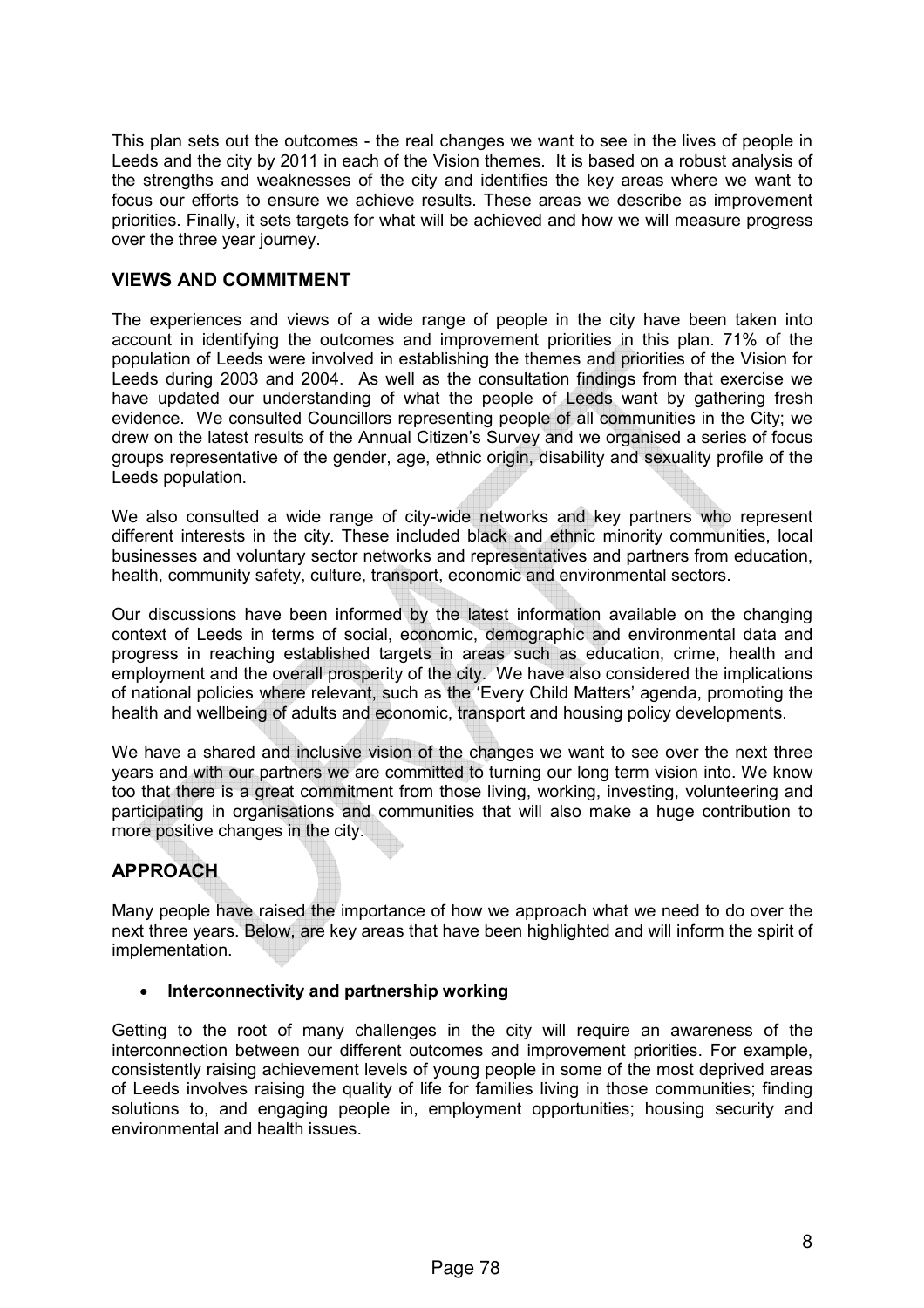Listening, sharing and learning from each other will help us identify where our efforts are best concentrated to achieve the best results. Such a partnership approach is something we are already proud of in the city and in many areas is mature and embedded as an approach to delivering services. It has contributed to some impressive results. For example, neighbourhoods in the city that are the most deprived according to recent results of a national measure of multiple deprivation have reduced from 31 to 22 neighbourhoods. However, it is important that we build on this strong basis and engage in more innovative thinking about how needs can be met and services improved, effectively and efficiently, through partnership working. A series of principles underpinning our approach to partnership working is outlined on page 32.

#### • Equality, cohesion and integration

We are committed to increasing equality for, and valuing the diversity of all communities in Leeds. We recognise that priorities and actions can affect some communities or groups of people who participate in the city differently. The plan has been reviewed in this respect and careful and thorough assessments of more detailed targets and actions in all areas will need to continue over its duration.

We also need to work more intensively to make sure that the implementation of our 'improvement priorities' supports and encourages a shared sense of belonging in all communities in the city and widely shared sense of the contribution of different individuals and groups to a future local vision. We recognise that people with different backgrounds should experience similar life opportunities and access to services and work to develop a strong sense of an individual's local rights and responsibilities.

#### • Sustainability

Finally, we need to ensure that any developments that meet the needs of the present do not compromise the ability of future generation to meet their own needs. The plan has been reviewed in terms of its impact on sustainable development, namely whether it promotes living within environmental limits; ensures a strong, healthy and just society; helps to achieve a sustainable economy; uses sound technology responsibly; and promotes good governance. The sustainability criteria used in the review are the same as those being used to review the city's other plans.

#### MAKING IT WORK

The Council's lead role in helping to shape the future of Leeds has been strengthened by recent legislation - the Local Government and Public Involvement in Health Act 2007. The government has asked Council's to work with partners to ensure that they jointly agree the ambitions for their area over the next three years. Partners have also been asked to cooperate with Council's and other partners to agree and deliver targets that ensure the ambitions result in real change. These legal responsibilities are carried out in drawing up and implementing this Plan as it fulfills the statutory requirements for Leeds to have a local area agreement.

Leeds Initiative, the city's overarching partnership body in Leeds, is the forum effective partnership working, collectively monitoring and reviewing progress on the delivery of the priorities in the Leeds Strategic Plan. All target-setting and consequent financial, commissioning or contractual commitments agreed are put in place through Leeds City Council as the accountable body and principal partner and by partners through their own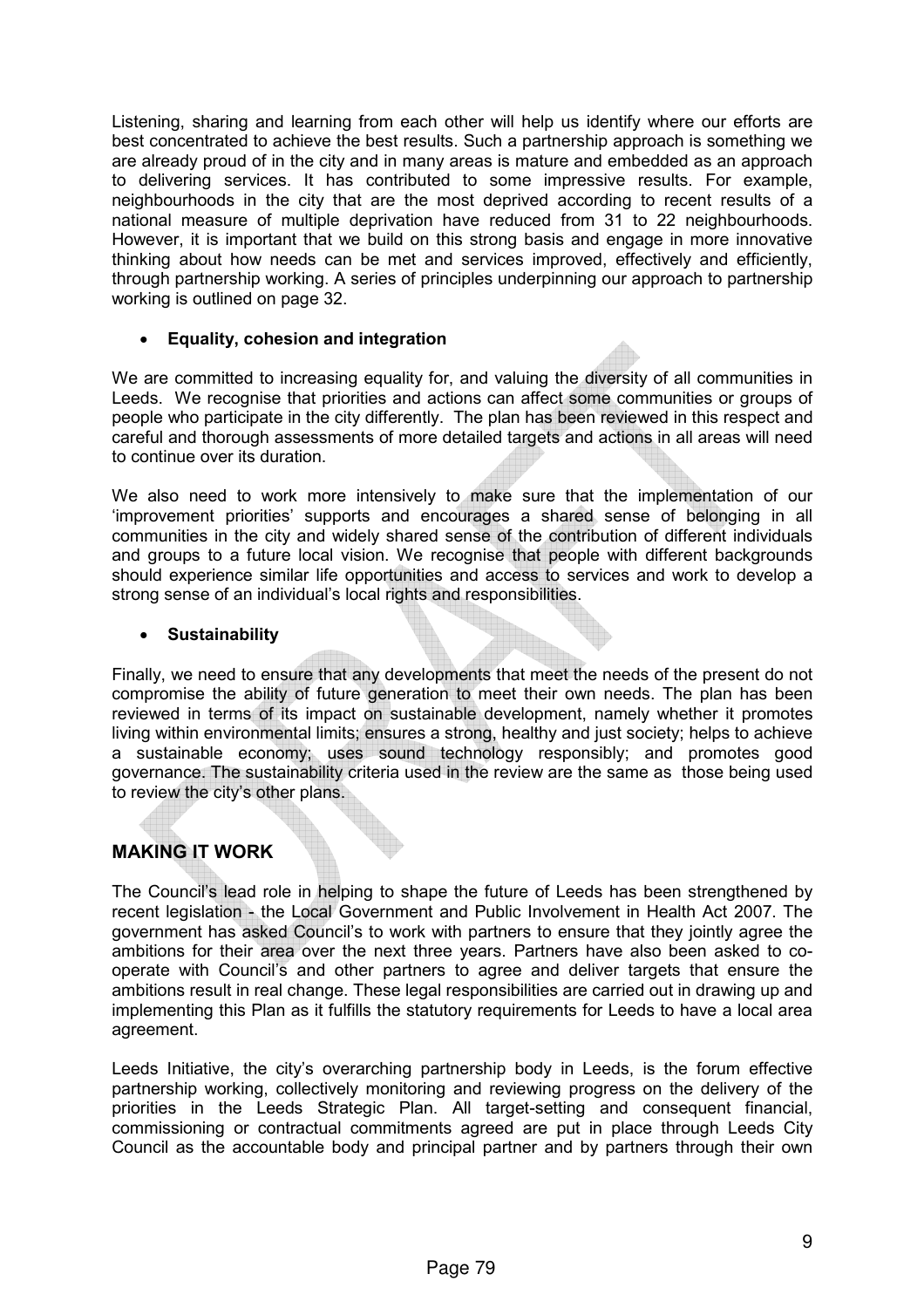strategic plans and decision making arrangements . These will be subject to the normal scrutiny by Councillors and openness to the public.

Leeds Initiative thematic partnerships contribute to the development of the supporting strategies and plans for the Vision for Leeds and for the Leeds Strategic Plan. Some of these strategies provide an in-depth and longer term expression of the objectives or aspects of a Vision theme, for example, Culture and Climate Change. Others are more specific, time limited thematic plans that contain more detail of what will be delivered and by whom during the lifespan of the Leeds Strategic Plan. Key strategies and plans are signposted in each theme in Section 2.

Section 3 outlines how the plan will be delivered in greater detail. It shows how the Leeds Strategic Plan fits into the overall framework of city-wide planning. It also sets out the partnership principles that will guide how partners will work together over the duration of the plan. Accountability is further clarified with an explanation of how performance will be reviewed and managed. Finally, it explains the arrangements for reviewing and revising the Plan as a whole.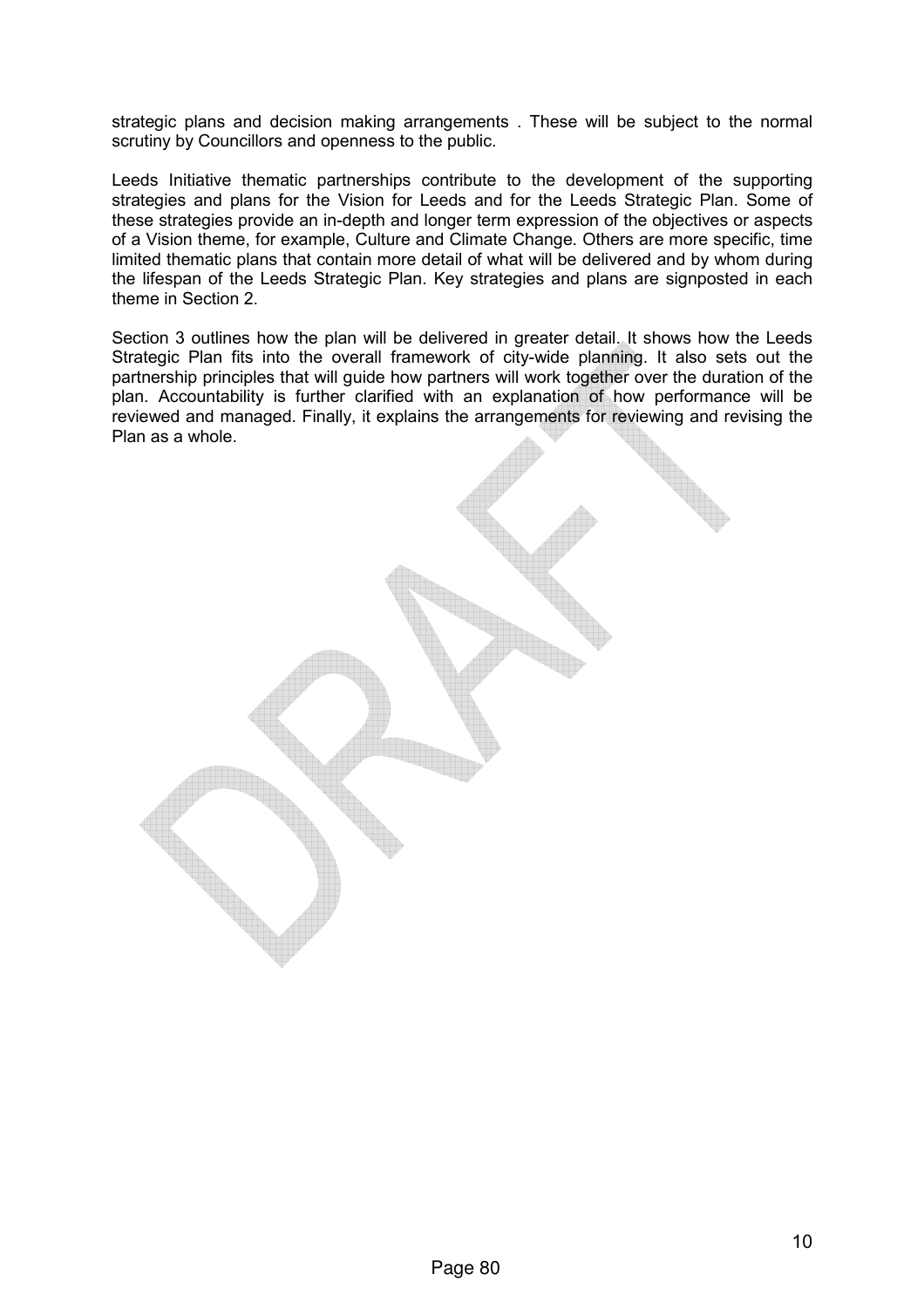### Section 2

### Priorities by Theme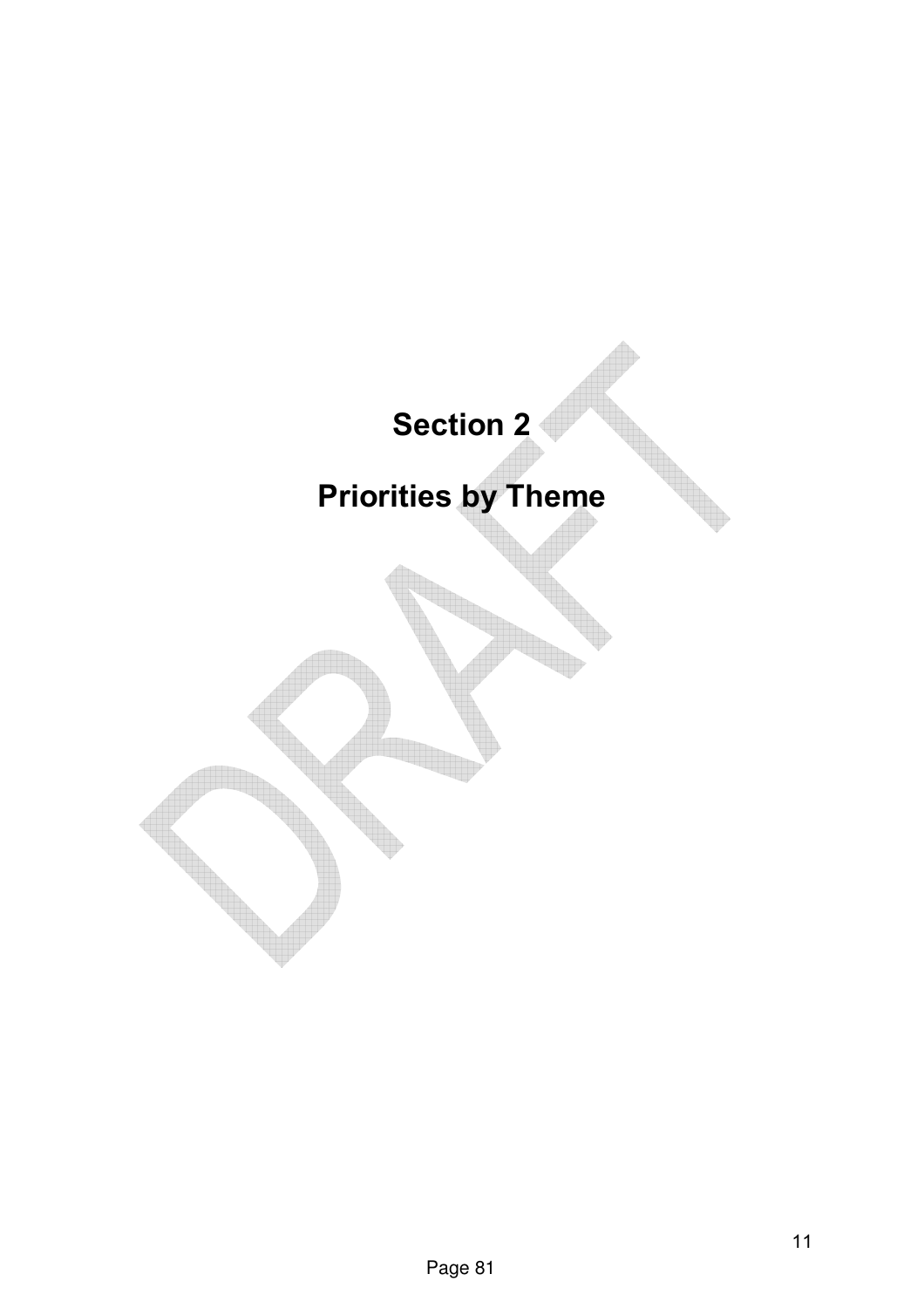#### **Culture**

#### Strategic Outcomes

#### What we want to see by 2011:

- Increased participation in cultural opportunities through engaging with all our communities.
- Enhanced cultural opportunities through encouraging investment and development of high quality facilities of national and international significance.

#### **Context**

Through culture in all its different forms, people can find enjoyment, enrich their lives, fulfil their potential and keep active. The benefits of culture are linked to improved health, wellbeing and educational attainment. A broad-based and diverse approach to culture can both help to regenerate communities and contribute to the standing and profile of a city. We seek to provide the widest range of opportunities for local people and visitors to experience and participate in.

Consultation on the priorities for this plan showed that Leeds people prioritise the participation by all groups and communities in cultural events. In the 2007 Annual Residents Survey, over a quarter of residents said those activities specifically for teenagers should be a priority for the council. Excellence, diversity and wider participation are also emphasised nationally and the run up to the 2012 London Olympics will focus attention particularly on participation in sport and broader cultural activities.

Leeds has a large and growing range of cultural events and facilities including, theatres, galleries and museums, sporting venues, parks and open spaces, an International Concert Season of more than 200 concerts per year, International Film Festivals, 53 Libraries and renowned opera and ballet companies. Leeds City Council also has a longstanding commitment to free events for local people such as Party and Opera in the Park and to community festivals such as Chapeltown Carnival.

Over the last three years, substantial investment in cultural facilities has resulted in the first phase of restoration of the Art Gallery and Central Library where we have seen an 85% increase in visitor figures, the opening of the Kirkstall Abbey visitor centre; refurbishment of the Grand Theatre, and opening of an Aquatics Centre at the John Charles Centre for Sport. Further opportunities will be created by the opening of Leeds' new museum in 2008, restoration of the City Varieties Music Hall; a major redevelopment of Garforth Library and two new leisure centres in Armley and Morley. Extensive consultation about parks and open spaces has resulted in an additional £4.5m of investment to improve community parks across the city.

However, there is still a great deal of progress to be made in ensuring that Leeds has the highest quality cultural facilities and activity that are accessible and inclusive of all its citizens. Some of Leeds' cultural facilities still do not match the quality of its events or fulfil their potential to help put Leeds on an international stage. A sustainable future also needs to be found for some of Leeds' most exciting cultural events, for them to thrive and grow.

We need to do more to increase people's access to cultural opportunities. We are working towards doubling visitor figures for Leeds' museums and galleries; creating initiatives to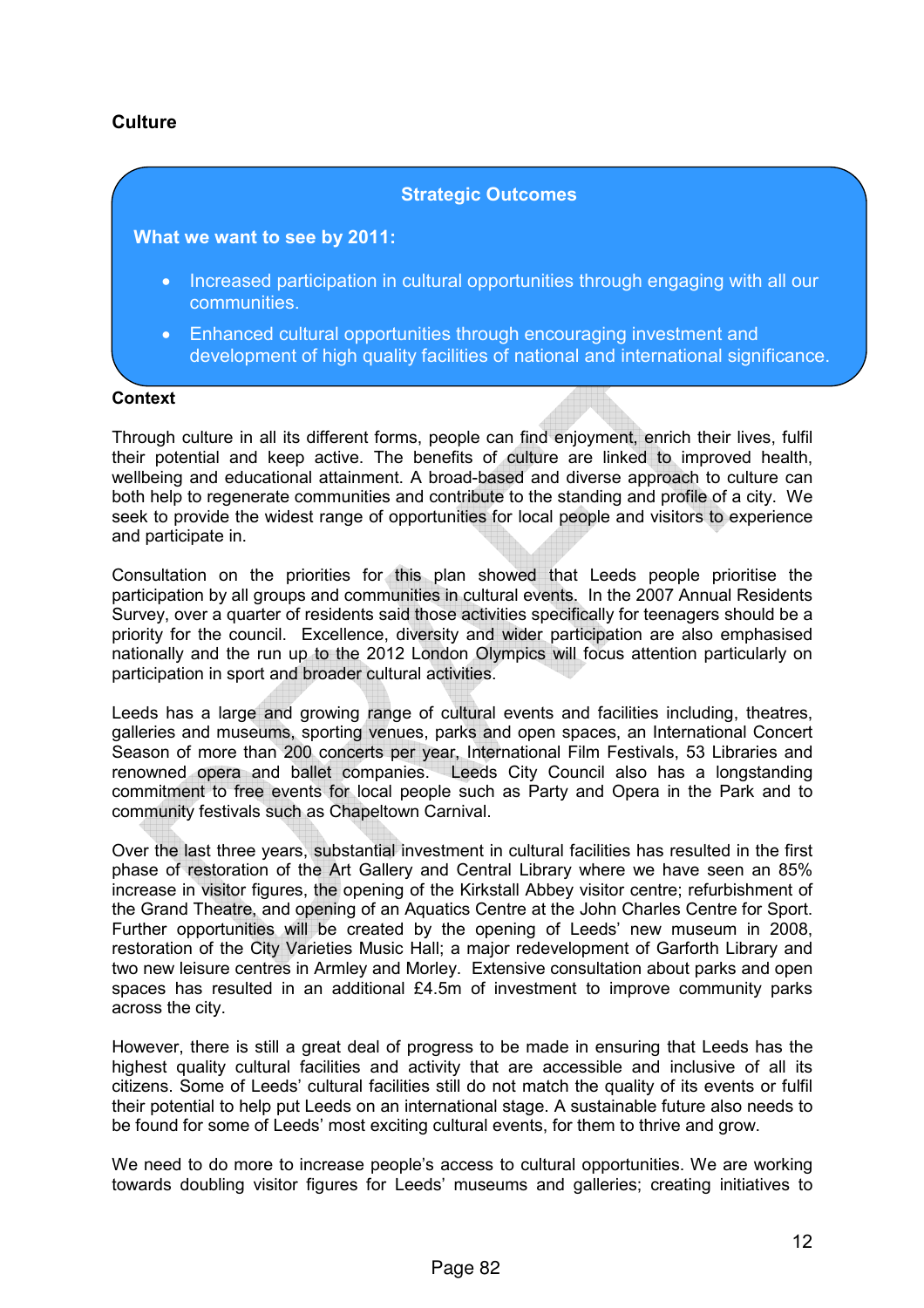bring more people to cultural buildings in the city centre and finding ways to better represent all sections of the community and consult people about what they want.

Leeds is working particularly hard to ensure that young people can enjoy the cultural opportunities on offer. The Breeze Card is an increasingly useful channel for children and young people to access cultural activities and facilities. Over 167,000 Breeze card holders participate in 100 holiday sports programmes while a further 15,500 attend Breeze on Tour activities across Leeds. We need to further develop ways of better coordinating opportunities for young people to engage in creative activity outside school, to ensure that no young people are left behind.

Our priorities listed below will enhance the cultural life of Leeds to reflect its status as a vibrant cosmopolitan city and enable everyone to participate in and enjoy what the city has to offer.

#### Improvement Priorities

#### What we want to deliver by 2011:

- Enable more people to become involved in sport and culture by providing better quality and wider ranging activities and facilities.
- Facilitate the delivery of major cultural schemes of international significance.

#### Supporting Strategies:

Cultural Strategy\*

Informed by:

- Library Plan
- Renaissance in the Regions (Museums Strategy)
- Parks and Greenspace Plan
- Taking the Lead: A strategy for sport and active recreation in Leeds 2006 to 2012
- Physical Activity Strategy\*
- Children and Young People's Plan 2006-09
- \*In development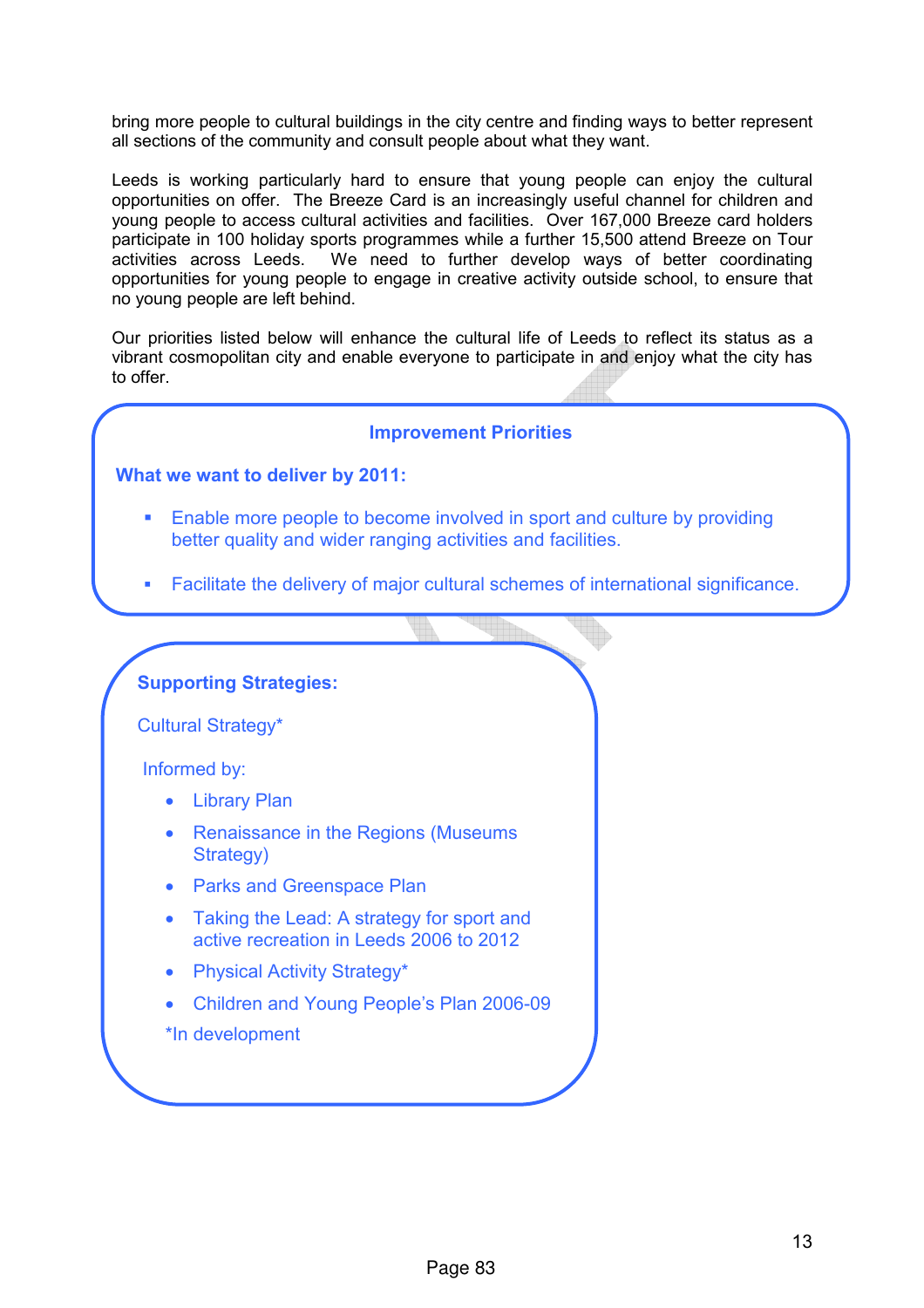#### Enterprise and the Economy

#### Strategic Outcomes

#### What we want to see by 2011:

- Increased entrepreneurship and innovation through effective support to achieve the full potential of people, business and the economy.
- Increased international competitiveness through marketing and investment in high quality infrastructure and physical assets, particularly in the city centre.

#### **Context**

The story of Leeds is an undeniable success and the renaissance of the Leeds economy underpins the city's success.

Between 1996 and 2006 the city has seen Gross Value Added increase by 36% and 59,000 new jobs, more than any city outside London. Recent investment in the city has been phenomenal with £3.2bn invested in commercial property development and a further £7.2bn under construction or in the pipeline. Major new developments such as the £800m Eastgate and Harewood Quarter, £300m Trinity Quarter, the regeneration of the Aire Valley and the completion of the East Leeds Link road (which will unlock 400 hectares of prime development land and a potential 30,000 jobs over the next 10-15 years) will build on the recent history of success.

However, we are not complacent about Leeds' future economic performance and significant challenges remain. Leeds has produced fewer new start up businesses than other cities and far fewer new businesses are set up in the poorest parts of the city. Similarly, consultation for this plan showed that spreading enterprise to the more deprived parts of the city and equipping the workforce with the skills to participate in the economy were key priorities. The business community also emphasised the need to make the most of private sector investment and enhance the city's reputation as a centre for knowledge and innovation.

The city council fulfils a pivotal role in guiding the city's renaissance and providing a supportive framework for investment and development including investing in the public realm – such as creating new public spaces like Millennium Square and redeveloping City Square. The council and its partners are supporting economic development and regeneration in neighbourhoods and local communities across the city in programmes such as the Town and District Centre Programme and Local Enterprise Growth Initiative which is specifically aimed at developing enterprise, creating new jobs and boosting prosperity in the city's most disadvantaged communities.

Leeds is also an engine of growth for the City Region and the region as a whole. In 2006, a Leeds City Region Development Plan was launched to accelerate the creation of new jobs in the area, particularly by enhancing transport links and the skills of the local workforce. A multi area agreement between Leeds, its neighbouring local authorities and government will help deliver the ambitious goals set out in the City Region Development Plan.

However, if Leeds is to achieve all it can for its residents and the wider region it must establish itself on the international stage and attract businesses and investment from further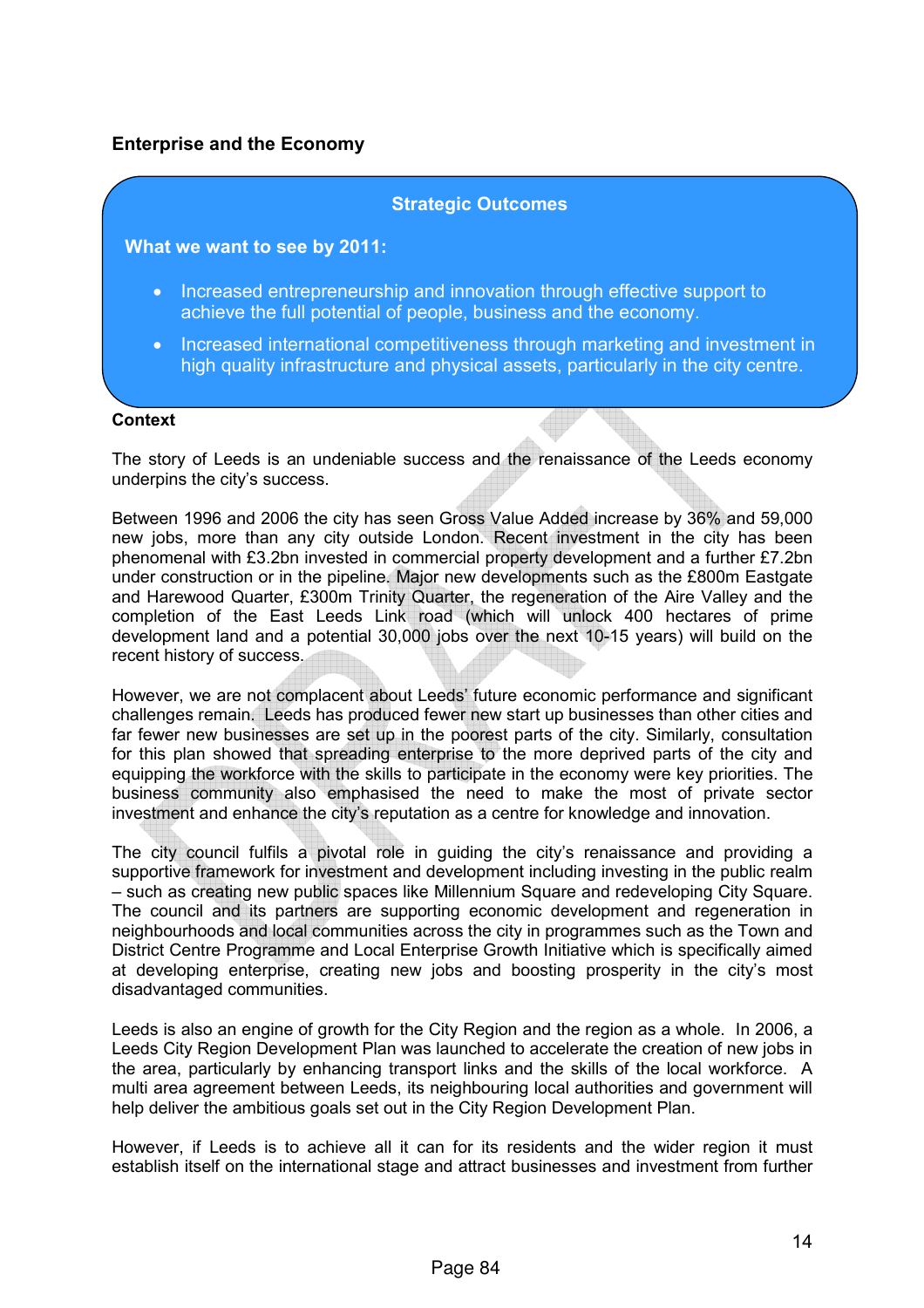afield. We are now developing a new Economic Development Strategy which will build on the current core aims and incorporate many recent changes. This includes the recognition of increasing globalisation and the growing consensus the significance and importance of climate change.

Our priorities listed below seek to support our aspiration to ensure Leeds' continued success and establish it as a leading European city which provides better outcomes for local people and narrows the gap between the most disadvantaged people and communities and the rest of the city.

#### Improvement Priorities

#### What we want to deliver by 2011:

- Increase innovation and entrepreneurial activity across the city.
- **Eacilitate the delivery of major developments in the city centre to enhance the** economy and support local employment.
- **Increase international communications, marketing and business support** activities to promote the city and attract investment.

#### Supporting Strategies:

Leeds Economic Development Strategy\*

Informed by:

- **City Region Development Plan**
- Regional Economic Strategy 2006-2015
- Leeds Renaissance Framework
- Regional Spatial Strategy to 2016 (Published December 2004)
- Local Development Framework, core strategy and other policies

\*in development

§

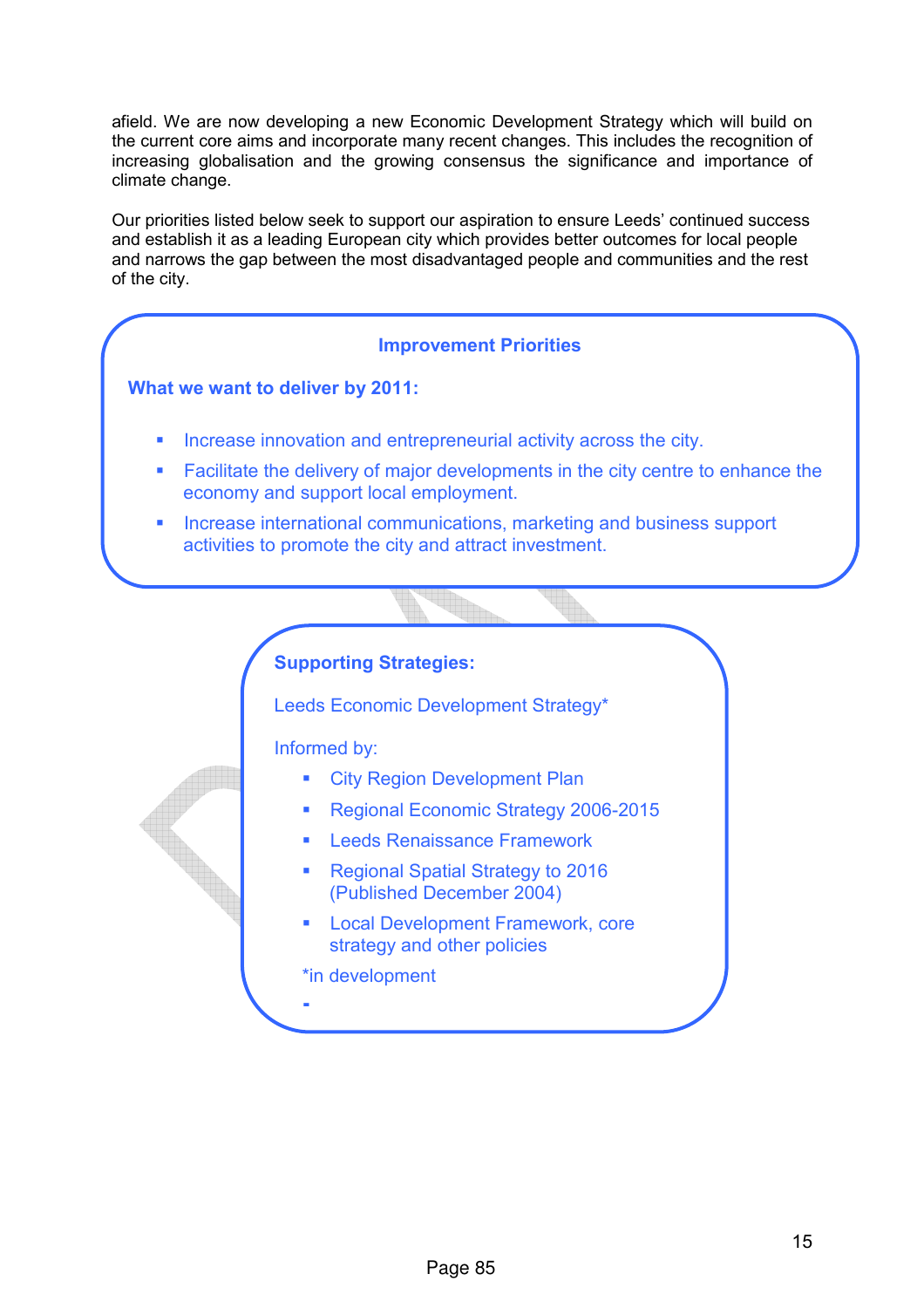#### Learning

#### Strategic Outcomes

What we want to see by 2011:

• An enhanced workforce that will meet future challenges through fulfilling individual and economic potential and investing in learning facilities.

#### Context

Learning is central to achieving our aspirations for the city. A skilled and well-trained workforce is vital for the future prosperity of Leeds and for everyone to share in that success. In addition, learning and educational success helps to promote better wellbeing and health for individuals and communities and supports a culturally vibrant city. The foundations for this are laid in our schools but, increasingly, training to update and acquire new skills will be a lifelong activity for us all.

Leeds' schools and early year's providers have made great progress in recent years, strengthened by massive investment in award-winning new buildings and IT systems for schools and children's centres. Early year's provision is a strength of the city and the most recent results show strong improvements. Primary schools are good and results are in line with national averages and performance in similar areas. Secondary schools have improved strongly in recent years, particularly in those schools in the most challenging circumstances. Results for 14 year olds are now in line with national averages and similar authorities. Outcomes at GCSE have seen strong and sustained improvement so that results are now in line with similar areas, and are close to the national average. However, despite this progress significant challenges remain. Particular priorities include: increasing the progress made by learners throughout secondary school; raising attendance in secondary schools and reducing the number of students who are persistently absent; and lastly narrowing the gap in achievement for vulnerable groups of children and young people, especially those from low income families, those with special educational needs, some Black and Minority Ethnic groups and lastly, but importantly, Looked After Children and Young People.

Increasing participation and educational success for young people is a key priority. At present fewer young people continue in learning or employment after the age of 16 in Leeds than in similar areas or nationally. Vulnerable groups of young people are more likely to not be in learning and work. As such it is important that schools, colleges and partners continue to work together to develop better choice and better routes and pathways to learning so that all young people are engaged, successful and ready for adult life.

Around a fifth of the Leeds workforce were recorded as having no skills in 2005, and although a survey showed in 2005 that 63 per cent of respondents had undertaken some form of training in the previous year, more will have to be done if the workforce in Leeds is to meet the national targets set out in the government's review of skills needs published in 2006. This review set a target of 90% of the workforce having level 2 skills (equivalent to five good GCSEs) by 2020. The current figure for Leeds is around 50%.

Consultation on the priorities for this plan showed strong support among all groups for improving the results achieved by children and young people and raising the participation levels among our children and young people in education and training. The business community also emphasised the importance of the city's universities and colleges.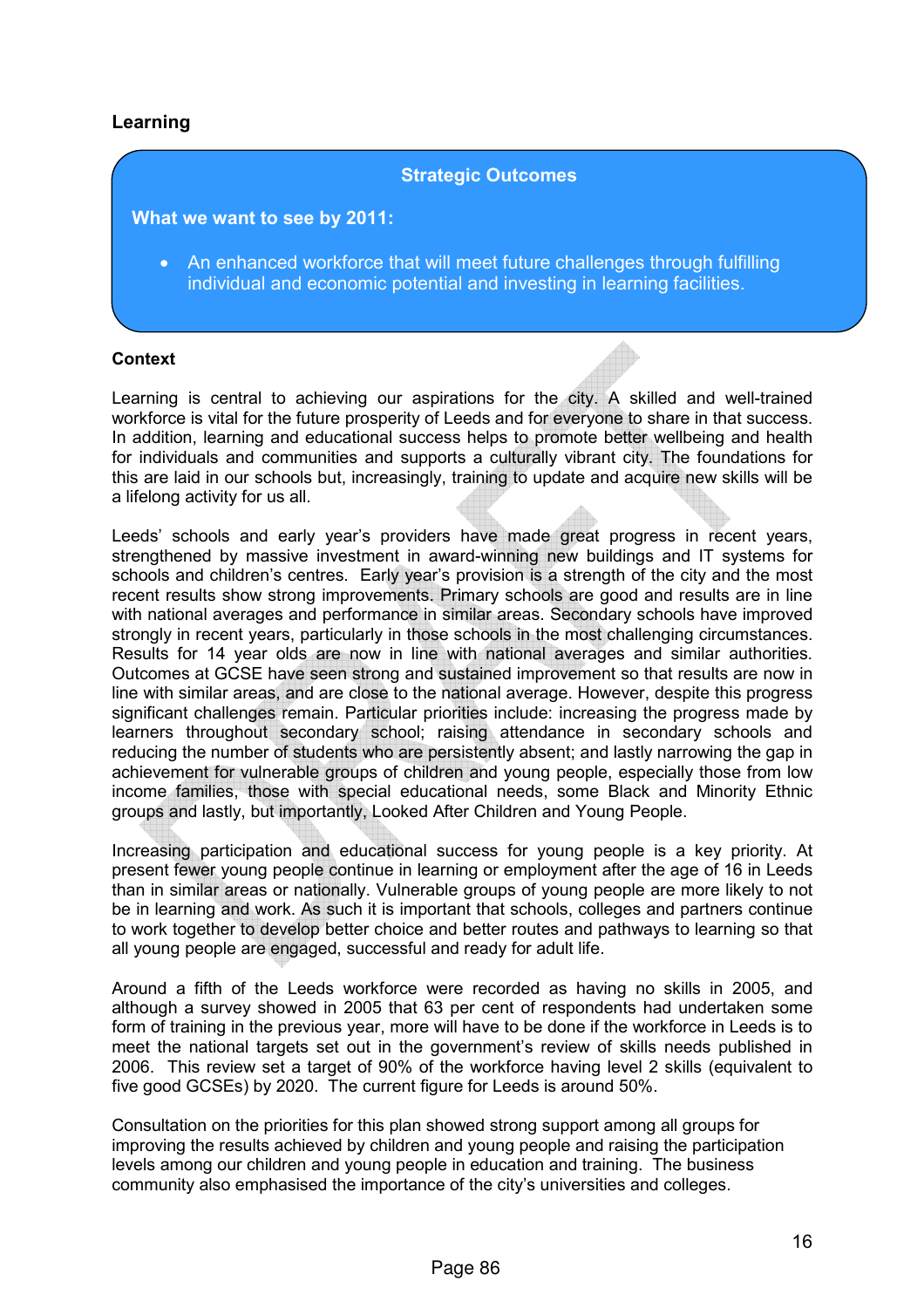The priorities below address these issues and will measure the improvement achieved by our young people and across the workforce over the coming three years.

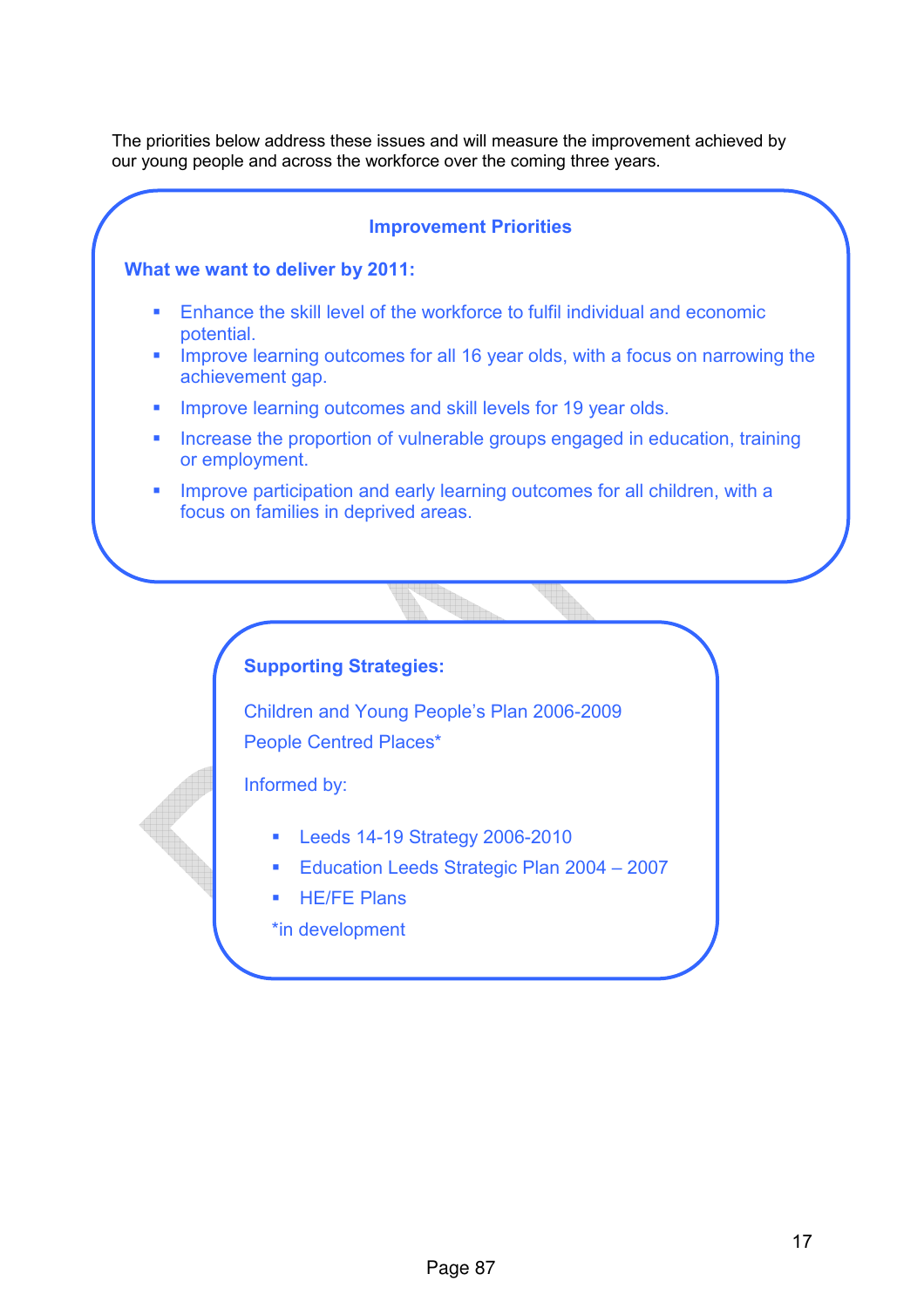#### **Transport**

#### Strategic Outcomes

#### What we want to see by 2011:

• Increased accessibility and connectivity through investment in a high quality transport system and through influencing others and changing behaviours.

#### Context

Whether a journey is in a car, on a bus or train, on two wheels, or on foot and whether it is to get to work, school or to the shops, quality of life is undoubtedly enhanced by being able to move around more easily. Similarly, moving people and goods within Leeds and beyond is key to the city being a good place to do business. Accessible, affordable, and convenient transport will make a big contribution to the city being a place where people want to live and work. Our aspirations are to deliver this goal and ensure that future growth is not constrained by transport difficulties.

Leeds has good transport links - the M1, M621 and A1 (M) provide good road links to other parts of the country; Leeds' railway station has the highest number of passengers of any station outside London with 90,000 passengers using the station every day and it has recently undergone refurbishment to meet this growing demand. Leeds also has an extensive bus network with about 90 million passenger journeys every year. Innovations like guided bus routes along converted central reservations have improved journey reliability and punctuality.

Transport is however, a major concern for local people. Consultation during the autumn of 2007 to identify priorities for this plan found that improving the quality, accessibility and use of public transport was a priority for all groups and improving access to job opportunities was a key issue for many. Similarly, the business community emphasised the need to improve international links and connectivity for the benefit of both local businesses and people. In 2007 residents said that road and pavement repairs were the most important issue in their local area and should also be a top priority for the council.

However, as more people live in and travel to work in Leeds, greater strain will be imposed on the transport system. Road traffic grew by 4.9% between 1996 and 2006 and further growth is predicted. In 2001 around 108,000 people commuted into Leeds daily for work and that number is estimated to have grown significantly in recent years; and in 2006 the total number of trips into the city averaged about 122,500 a day; consequently, further investment to boost the capacity of the transport system, particularly for buses and trains in Leeds will be needed to meet rising demand within the city and the surrounding area.

A proposal to upgrade the city's buses and develop a high grade transit system is under development and this could deliver a fast and convenient alternative to the car for many journeys, as well as reducing congestion and pollution. With our neighbouring local authorities and Metro, we are working together to improve rail and bus links within and around Leeds and have established an ambitious 25 year Transport Vision which will ensure that these improvements are City Region based rather than just within Leeds. We are also investing heavily in highways maintenance to significantly improve the network. Supplementing Central Government funding, we have made an extra £82m available to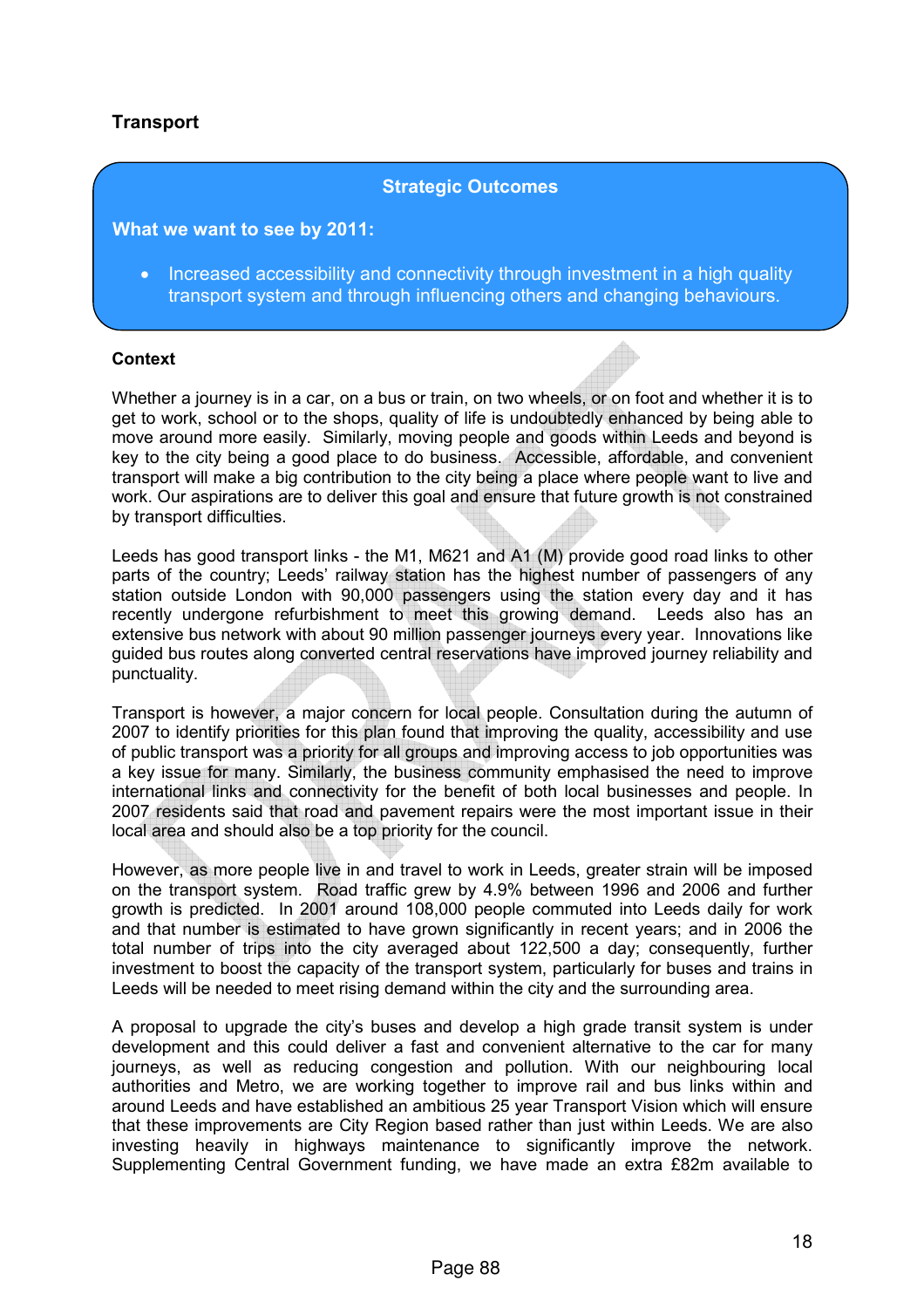complete hundreds of schemes across the city by 2012 which will significantly improve the condition of our streets.

The priorities below address these issues and also indicate how improving our streets and roads and public transport can contribute to reducing the number of people killed or seriously injured in traffic accidents as well as help to improve the city's environment.

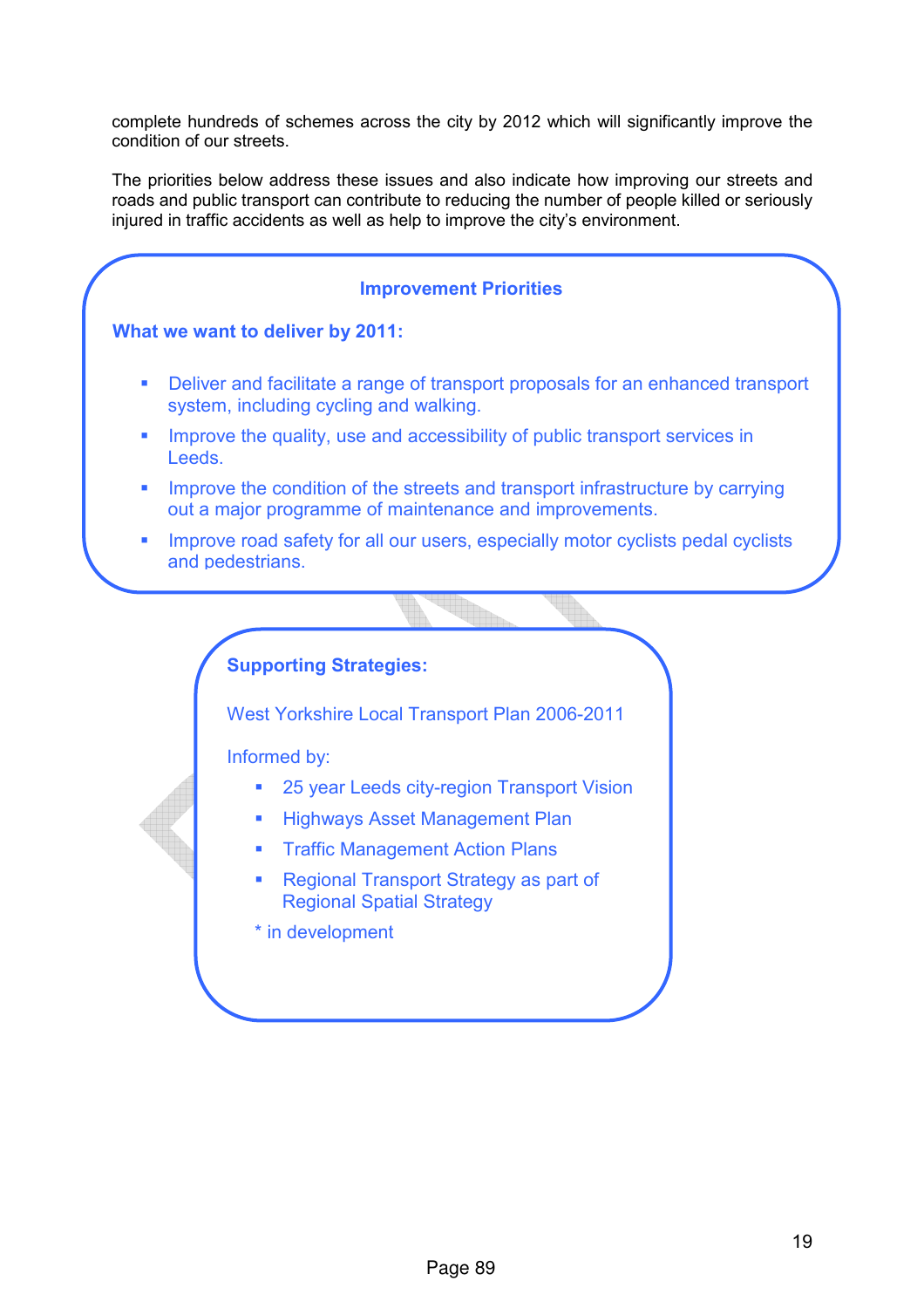#### **Environment**

#### Strategic Outcomes

#### What we want to see by 2011:

- Reduced ecological footprint through responding to environmental and climate change and influencing others.
- Cleaner, greener and more attractive city through effective environmental management and changed behaviours.

#### **Context**

We are fully committed to being at the leading edge of responding to the challenge of climate change and so managing and adapting to this challenge is a key priority for Leeds. Fortunately, Leeds is well placed to meet this challenge. The council monitors its impact on the environment through the rigorous EMAS standard including issues relating to air quality and environmental noise, and with local partners working together to develop a Climate Change Strategy to mitigate the impact of climate change on the city.

Local residents also feel the environmental challenge is important. In 2007, 14% of local residents surveyed said that a clean neighbourhood (without litter or graffiti) was one of the five things most in need of improvement in their area. A third of residents said that rubbish and litter lying around was a local problem and over a quarter said that vandalism and graffiti were also local problems. Linked issues like the state of pavements and roads and access to parks and green space were also cited as issues of concern. A well maintained environment contributes to other important aspects of wellbeing like accessibility and opportunities for leisure and relaxation, and we are proud that two-thirds of Leeds' area is green space and a number of our parks have already achieved Green Flag status. Extensive consultation about parks and open spaces has resulted in an additional £4.5m of investment to improve community parks.

Waste and recycling is also important locally. Doorstep recycling collection and local recycling facilities have been used by virtually all local residents and there are generally high levels of satisfaction with the facilities provided in Leeds. However, Leeds' performance in terms of recycling and particularly waste going to landfill is average in comparison with other authorities and further progress will be needed to meet the ambitious targets we have set for recycling.

The environment is a key priority locally, nationally and globally. The UK Government is on track to reduce its  $CO<sub>2</sub>$  and other greenhouse gas emissions by 12.5 per cent (using 1990 levels as a baseline) as part of its commitment under the Kyoto Protocol. This has been achieved through greater energy efficiency; promoting less polluting and encouraging the use of renewable sources of energy; and also reducing the amount of pollution emitted from all energy sources. The current Climate Change Bill proposes a statutory framework for reducing greenhouse gas emissions and will set 'carbon budgets' to drive forward reductions in  $CO<sub>2</sub>$  emissions by households, businesses, local authorities and other public bodies.

We will all have an obligation to change our behaviour to mitigate the effects of climate change. The council, for example, is already reducing its impact on the environment by switching the majority of its electricity to 'green electricity', establishing schemes within its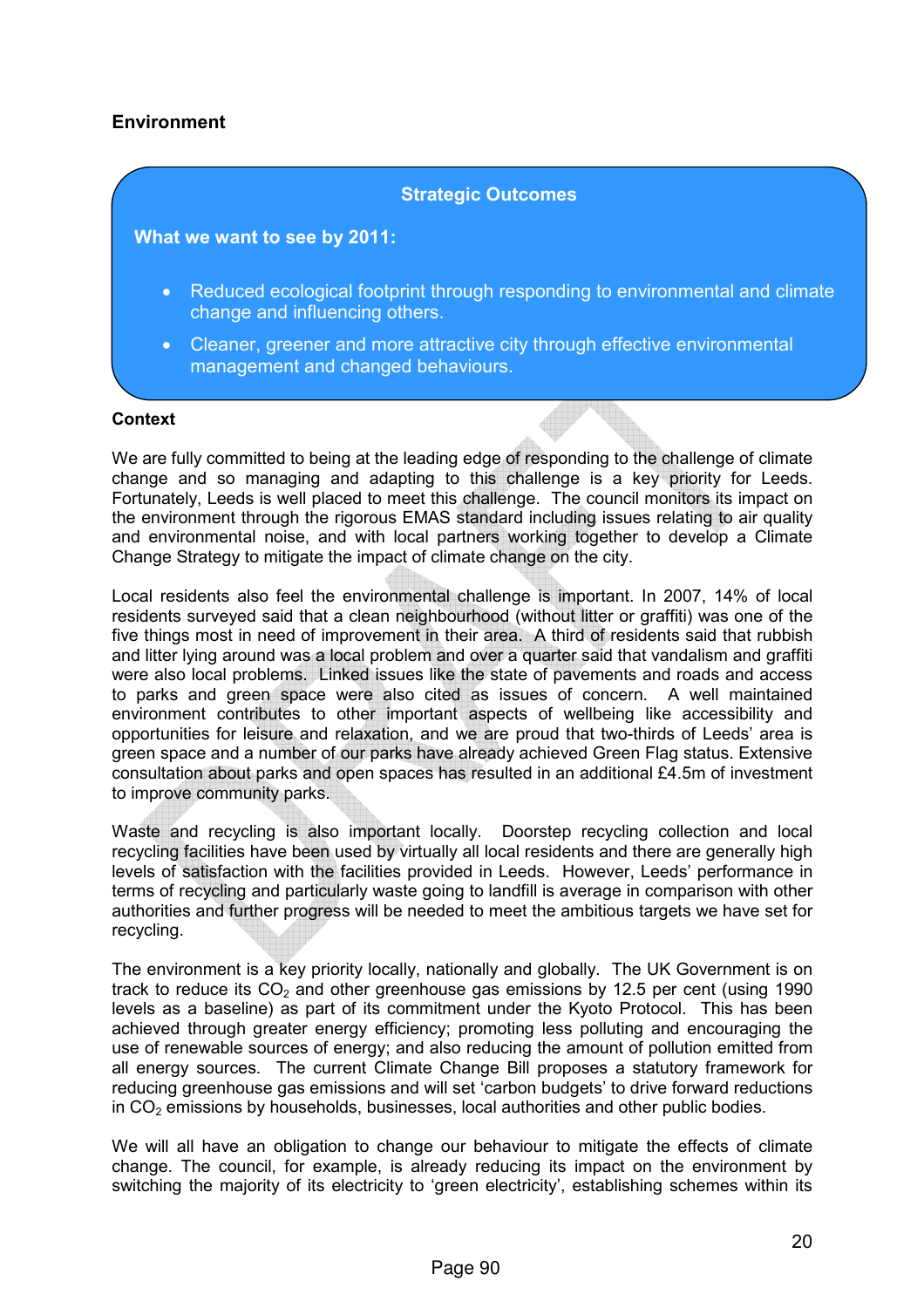buildings to involve staff in managing environmental impacts, and delivering and advising on energy efficiency in both privately owned and Housing Association homes. Through planning regulations, developers and partners are being encouraged to improve design quality and sustainability to reduce the environmental impact of their activities. For example, developers working in Holbeck Urban Village have produced a sustainability report to support planning applications which covers energy efficiency, waste management and the reduction of  $CO<sub>2</sub>$ emissions.

The impact of climate change can be clearly seen in Leeds and will be an increasingly critical issue for the city. Parts of the city were flooded, both in June 07 and January 08, and consequently we are working with our partners and actively participating in seeking to secure an effective flood defence system.

The priorities below set out where we are concentrating our efforts over the next three years to take on the challenge to improve the city's environment.

#### Improvement Priorities

#### What we want to deliver by 2011:

- **EXECT** Increase the amount of waste reused and recycled and reduce the amount of waste going to landfill.
- Reduce emissions from public sector buildings, operations and service delivery, and encourage others to do so.
- **■** Undertake actions to improve our resilience to current and future climate change.
- Address neighbourhood problem sites; improve cleanliness and access to and quality of green spaces.
- Improve the quality and sustainability of the built and natural environment.

#### Supporting Strategies:

- Local Development Framework
- Regional Spatial Strategy to 2016
- Climate Change Strategy
- Integrated Waste Strategy 2006 2025
- Leeds Strategic Flood risk assessment
- West Yorkshire Local Transport Plan
- **Energy and Water Management Plan**
- Parks and Greenspace Strategy
- \*in development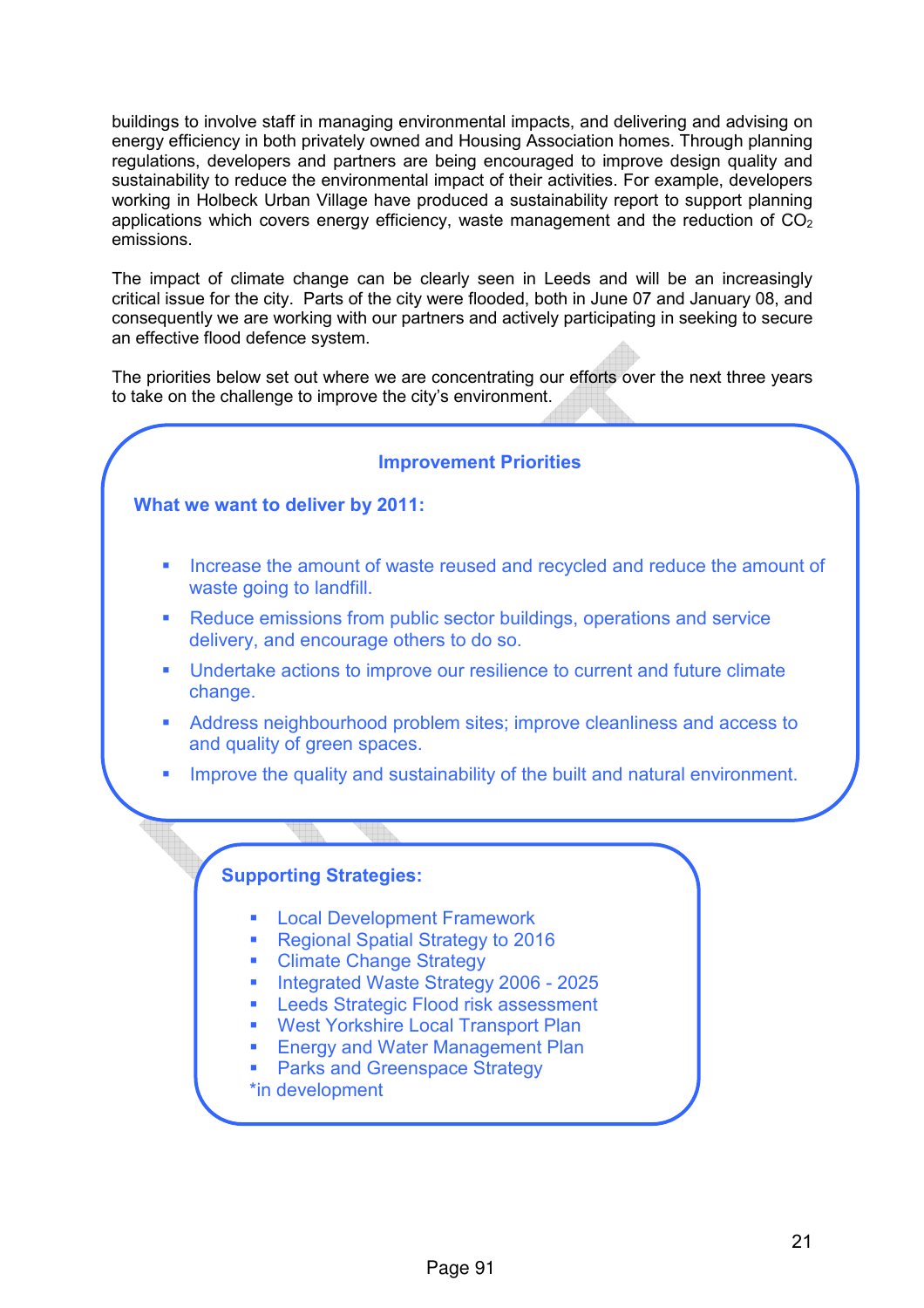#### Health and Wellbeing

#### Strategic Outcomes

#### What we want to see by 2011:

- Reduced health inequalities through the promotion of healthy life choices and improved access to services.
- Improved quality of life through maximising the potential of vulnerable people by promoting independence, dignity and respect.
- Enhanced safety and support for vulnerable people through preventative and protective action to minimise risks and maximise wellbeing.

#### **Context**

People in Leeds are growing healthier and living longer. At birth men can expect to live for 76.2 years compared to 74.6 years in 1997. Life expectancy at birth for women has increased from 80.1 years to 81.2 in the same period.

A challenge for Leeds is that this increase is not evenly spread across the city. The gap between richer and poorer areas of Leeds can be counted in extra years of life and it is not narrowing. Despite the death rate falling in Leeds during the last ten years, the fall has been faster in the wealthier parts of the city. Children born today in the city's most disadvantaged neighbourhood can expect to live almost twelve years less than those in areas of Leeds which enjoy the best health.

As people live longer they should also enjoy more years of good health. Again this is more likely in the wealthier parts of the city. It is inevitable that longer life and the increasing number of older people will increase the need for additional services or support to maximise the capacity of elderly or vulnerable people to continue living independently.

Health is influenced by many different factors. Some of these will be improved by action undertaken within other themes, particularly culture through sport and physical activity and the environment through cleaner air and noise reduction. Our lifestyles and choices around issues like smoking, drinking or exercise have an impact not just on our health as individuals but also on the health needs of Leeds as a whole. People with poor diets or who do not take enough exercise are much more likely to become overweight or obese which brings with it a higher risk of diabetes, stroke or heart disease. Excessive drinking also contributes to ill health and increases the risk of injury or accidents. The rate of sexually transmitted diseases is rising among young people in Leeds.

Leeds is rising to the challenge to have active lifestyles that encourage improved health and well-being. In 2007, there were over four million visits to Leeds City Council leisure centres and 36,470 visits to 'Active Life' classes, for people aged over 50, across the city.

Through schemes such as Keeping House which has assisted over 2,000 older and disabled people in Leeds to find practical support and help in the home, the council and its partners are working hard to help adults and particularly older adults to live happy and independent lives. Adult care services in Leeds have recently been commended for achieving quality of life improvements for vulnerable adults and helping them to get better access to services.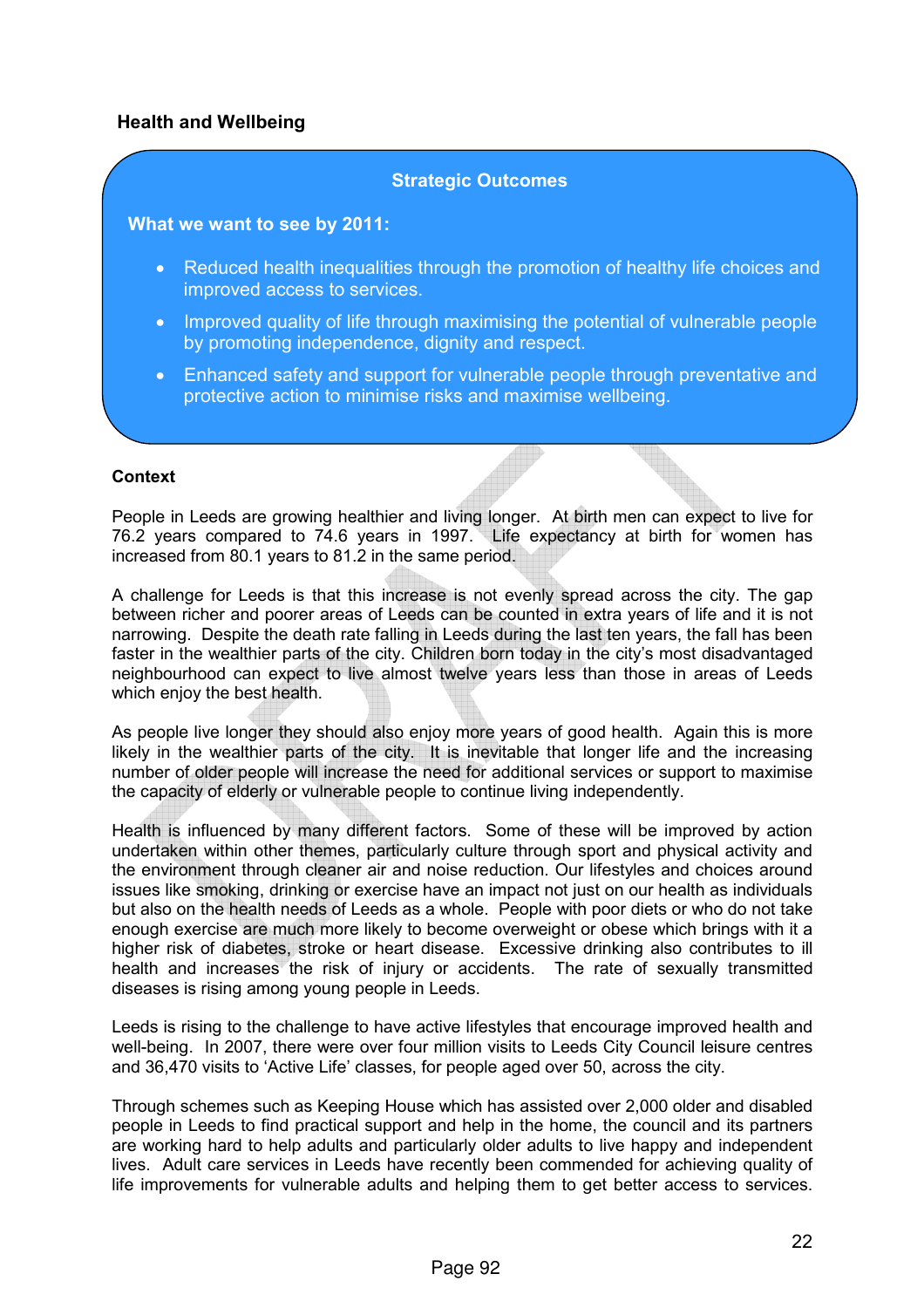By giving direct payments to more people we are working to give more choice to people so that they can choose for themselves the services they want. Take up of direct payments have more than doubled over the past 12 months resulting in over 300 more people having greater choice and control over the services they receive.

To meet the challenge of reducing health inequalities in Leeds, the Council working with our key partners in the health service we will work to increase the number who quit smoking, and increase their rate of physical activity across all age groups. In partnership the Council will also tackle drug and alcohol misuse co-ordiante action to reduce the number of teenage conceptions. We want to give greater independence to vulnerable people by supporting them to choose the services to improve their opportunity and quality of life. Direct payments and individual budgets will help to achieve this alongside improved access to mainstream services, such as training for a job or enjoying local community and recreational facilities.

There remains much more to do to reduce health inequalities for local people and improve their physical, mental and social wellbeing. Our new priorities set out below detail how we will meet these challenges in the coming years.

#### Improvement Priorities

#### By 2011:

- Reduce premature mortality in the most deprived areas.
- Reduce the number of people who smoke.
- Reduce rate of increase in obesity and raise physical activity for all.
- Reduce teenage conception and improve sexual health.
- **■** Improved assessment and care management for children, families and vulnerable adults.
- Improved psychological mental health and learning disabilities services for all who need it.
- Increase the number of vulnerable people helped to live at home.
- Increased proportion of people in receipt of community services enjoying choice and control over their daily lives.
- Improve safeguarding arrangements for vulnerable children and adults through better information, recognition and response to risk.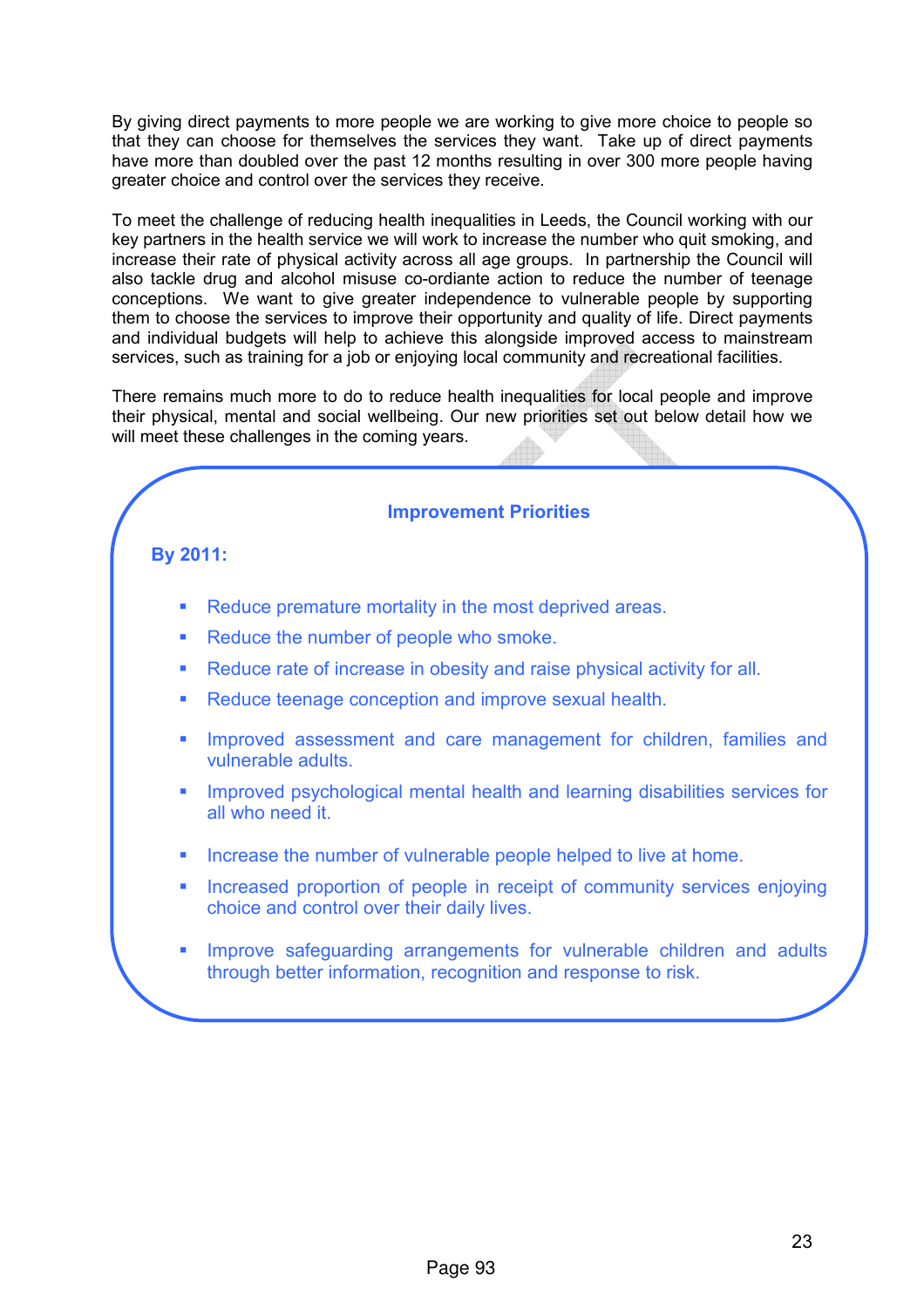#### Supporting Strategies:

Health and Wellbeing Plan\* Children and Young People's Plan 2006-9

#### Informed by:

- Leeds Tobacco Control Strategy 2006-2010
- § Food Matters: a food strategy for Leeds 2006- 2010
- Leeds Childhood Obesity Strategy 2006-2016
- Leeds Alcohol Strategy 2007-2010
- Older Better Strategy 2006-2011
- Leeds Emotional Health Strategy 2008/11
- Leeds Mental Health Strategy 2006-2011
- Supporting People Strategy 2005-2010
- Physical Activity Strategy
- West Yorkshire Local Transport Plan
- \*in development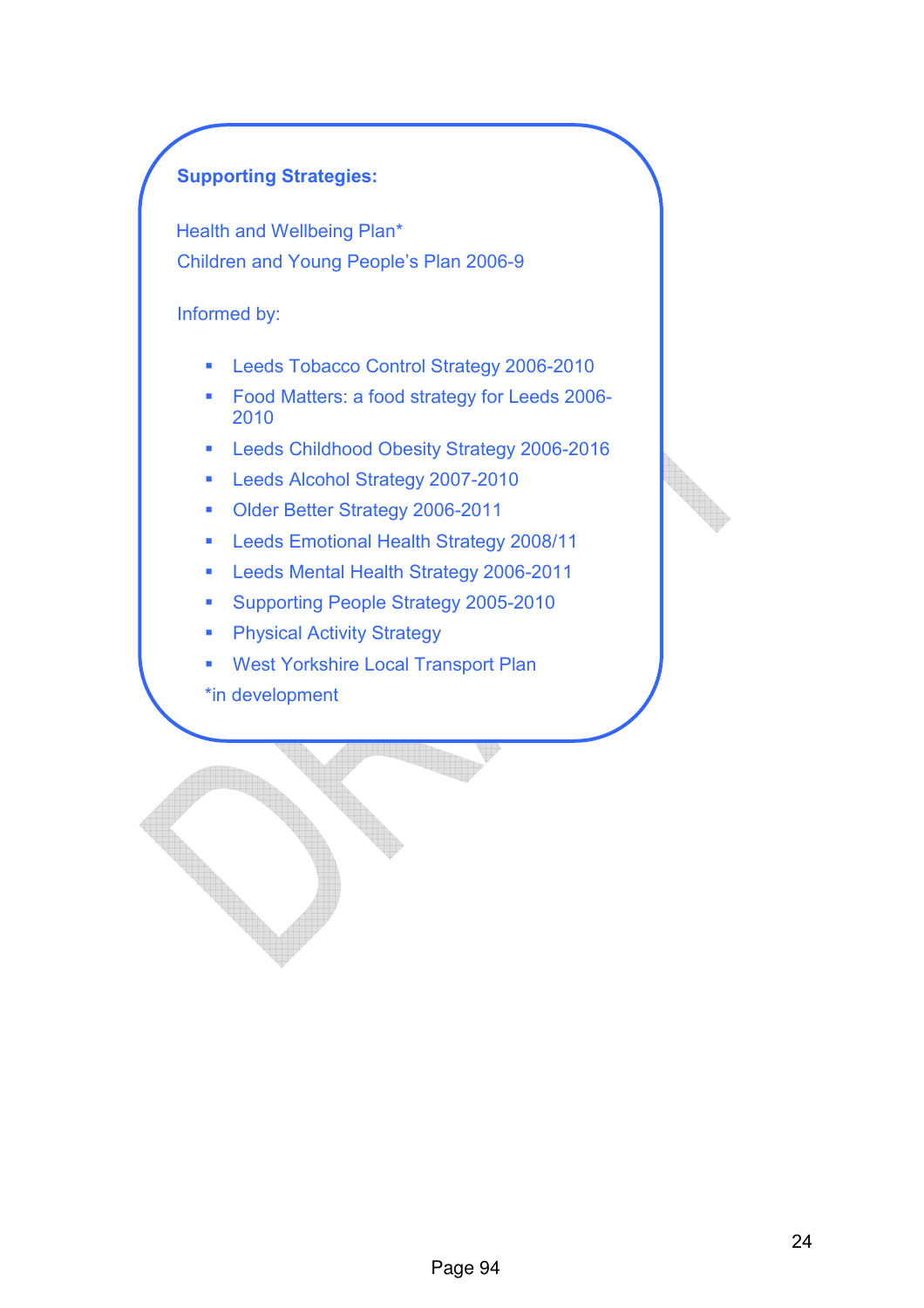#### Thriving Neighbourhoods

#### Strategic Outcomes

#### What we want to see by 2011:

- Improved quality of life through mixed neighbourhoods offering good housing options and better access to services and activities.
- Reduced crime and fear of crime through prevention, detection, offender management and changed behaviours.
- Increased economic activity through targeted support to reduce worklessness and poverty.

#### **Context**

The priorities in this theme are key concerns of local people. Low crime, low levels of antisocial behaviour and affordable, decent housing are the three most important things for making somewhere a good place to live according to Leeds residents in 2007. Tackling crime and anti-social behaviour were also cited as two of the top five priorities for the Council to tackle.

Stakeholders consulted on priorities for this plan echoed the views of residents: crime, housing and reducing worklessness were chosen as the top priorities in that exercise. Councillors in particular saw this theme as vital for 'narrowing the gap' in the city between areas with low crime, good housing and high employment and more deprived parts of Leeds.

Partnership work with West Yorkshire Police to reduce crime, anti-social behaviour and the fear of crime in those neighbourhoods with the highest crime levels has proved successful with crime falling by more than a quarter over the last three years, the second highest fall in crime in the country. However, there is more to do to reduce crime further by targeting persistent offenders and addressing anti-social behaviour and the problems that arise from alcohol and drug misuse.

The council has made significant progress in improving council housing to ensure that by 2010 it will meet the national 'Decent Homes' standard. Work with private sector landlords has resulted in over 2,300 empty homes being brought back into use in the last year and we have provided grants and advice to enable lower income households to heat their homes as cheaply and efficiently as possible. However, many households are finding it increasingly difficult to buy or rent a home in the city and higher fuel bills mean that an increasing number of residents find it difficult to heat their homes.

The Council will work with its partners to deliver more new housing at a level that is affordable to buy and rent to ensure that we can meet the housing needs for all residents and not just those on high incomes. Work is underway to improve existing homes and build new homes through our existing PFI scheme in Swarcliffe with further work planned for Little London and Beeston Hill. The East and South East Leeds Project (EASEL) will deliver over 5,000 new homes, along with community facilities and businesses over the next 15-20 years, helping to create strong and sustainable communities in those areas.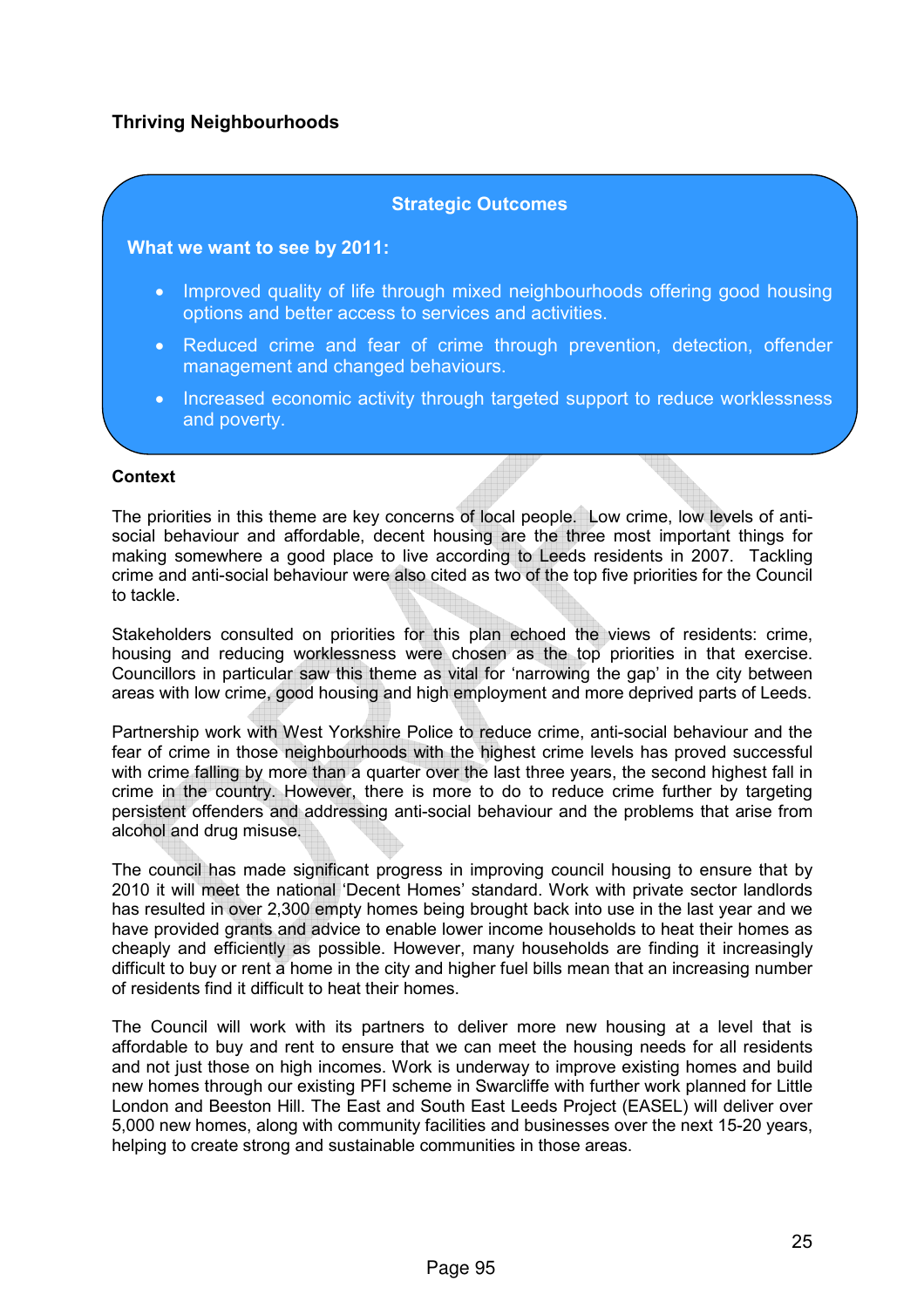There are neighbourhoods where too many people do not have a job, households are dependent on benefits and children grow up in poverty. Many residents do not have a bank account or can not borrow or save money at reasonable rates. The Council will work with its partners to support residents to obtain the right skills to secure work and progress in existing and new jobs. We will extend our award winning programmes to give households greater control over their money and access to trustworthy and reliable savings and credit so that families can be financially secure.

The priorities below build on these successful programmes to create the conditions for thriving neighbourhoods over the next three years.

#### By 2011:

#### Improvement Priorities

- § Increase the number of "decent homes".
- § Increase the number of affordable homes.
- Reduction in the number of homeless people.
- Reduce the number of people who are not able to adequately heat their homes.
- Increased financial inclusion in deprived areas.
- **Seduce crime and fear of crime.**
- Reduce offending.
- Reduce the harm from drugs and alcohol to individuals and society.
- Reduce anti-social behaviour.
- Reduced bullying and harassment.
- Reduce worklessness across the city with a focus on deprived areas.
- Reduce the number of children in poverty.
- Develop extended services, using sites across the city, to improve support to children, families and communities.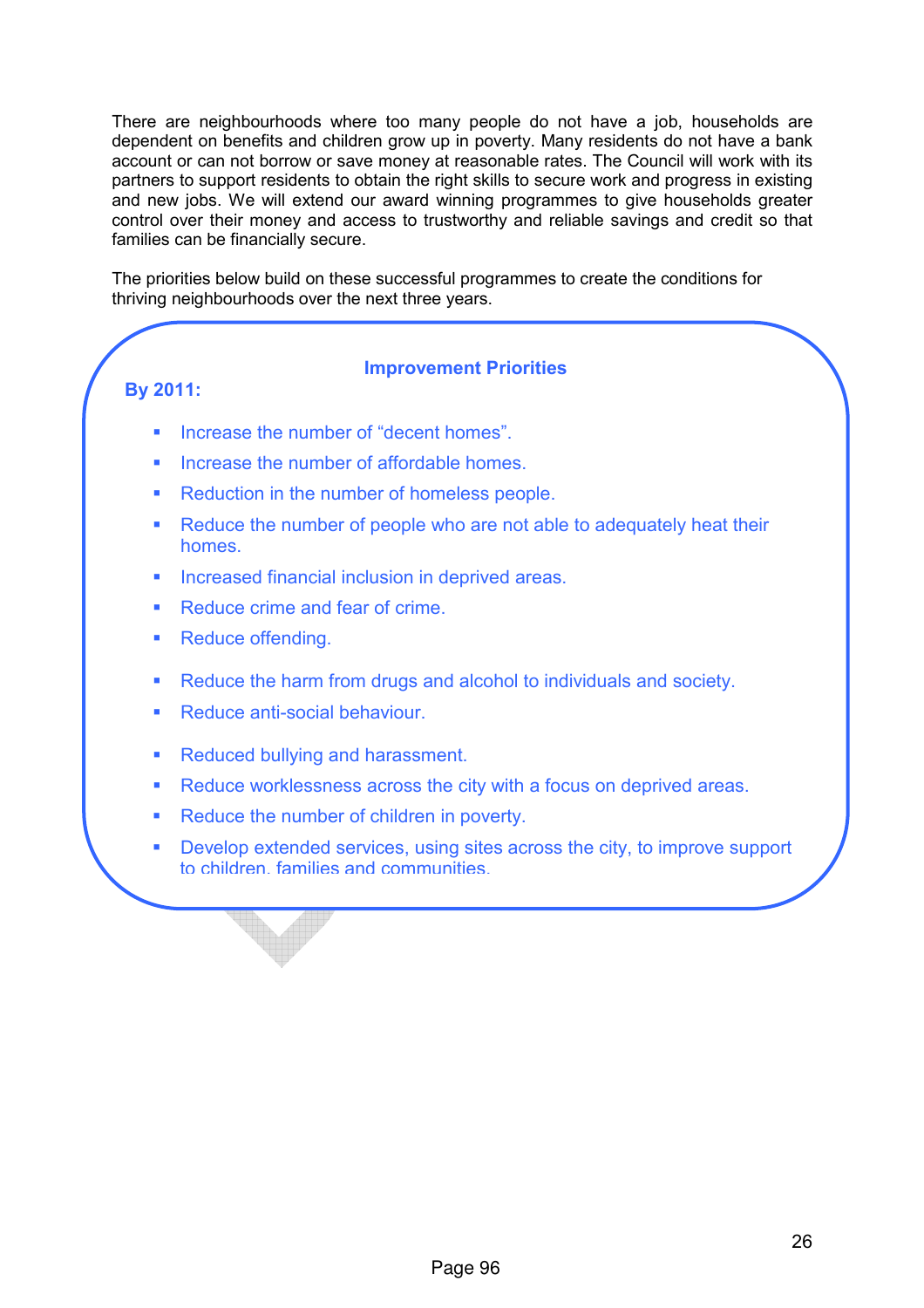#### Supporting Strategies:

Leeds Housing Strategy 2005/06 – 2009/10 Regional Spatial Strategy Local Development Framework Children and Young People's Plan 2006-9 Safer Leeds Strategy 2005 -2008 Regional Spatial Strategy - 2016 Local Development Framework

Informed by:

- Leeds Affordable Warmth Strategy 2007-2016
- **Leeds Domestic Violence Strategy 2004-**2007
- Leeds Alcohol Strategy 2007-2010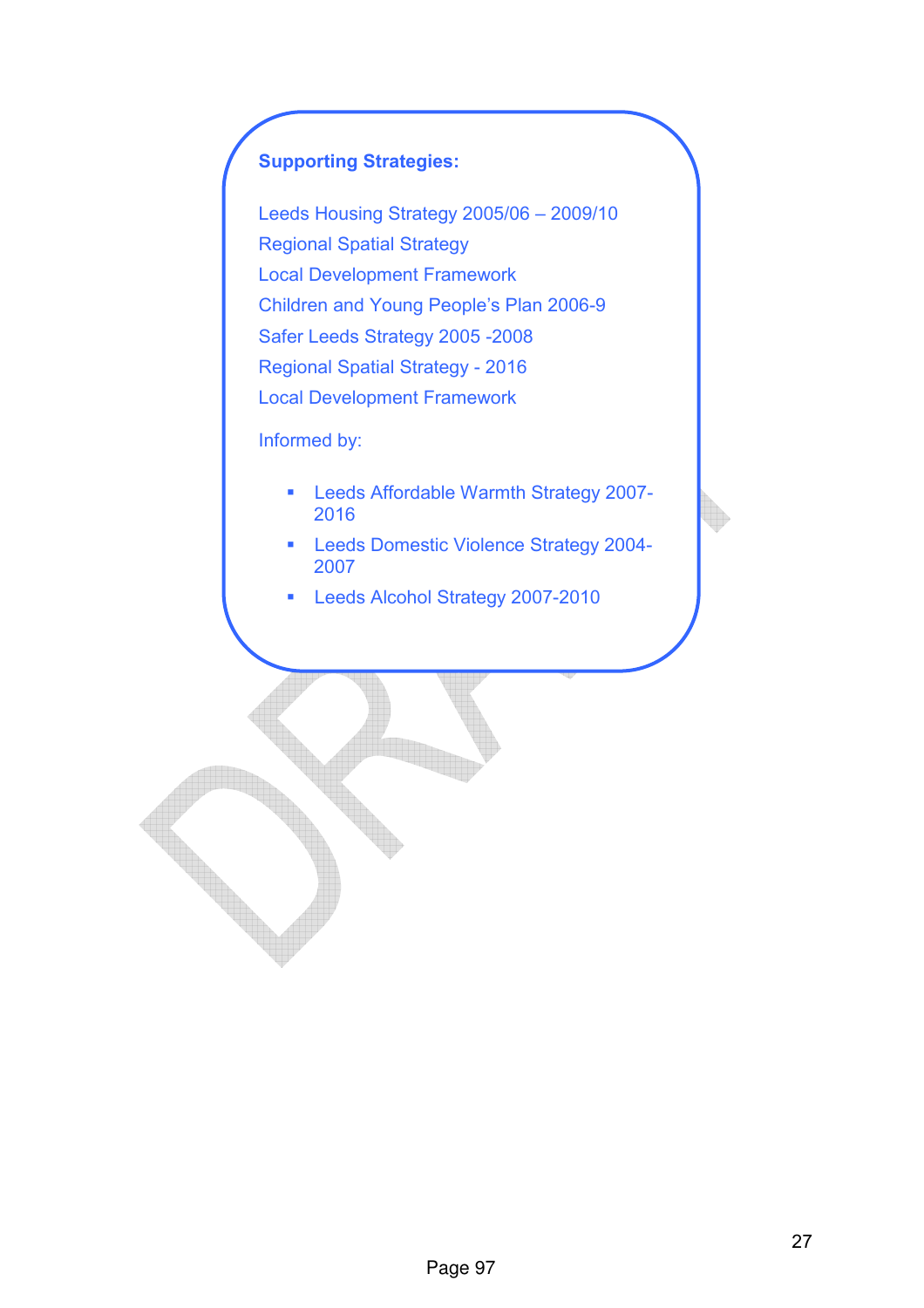#### Harmonious Communities

#### Strategic Outcomes

#### What we want to see by 2011:

- More inclusive, varied and vibrant communities through empowering people to contribute to decision making and delivering local services.
- Improved community cohesion and integration through meaningful involvement and valuing equality and diversity.

#### **Context**

Local pride, a sense of belonging and neighbourliness are key ingredients for the sorts of places people want to live in. Leeds residents report high levels of belonging and satisfaction with where they live. In the 2007 Annual Residents Survey three quarters of respondents said they feel they belong to their neighbourhood and nearly half (46%) said they feel that local people work together to improve their neighbourhood. Two thirds of residents said that people of different backgrounds got on well together and three fifths of residents said that people respected ethnic difference where they lived. Overall 81% were satisfied with their neighbourhood as a place to live.

However, not all parts of the city share this sense of belonging and neighbourliness in equal measures. Residents in the south of the city were less likely to say they belonged to their neighbourhood or that people worked together to improve their neighbourhood. Young people were less likely than older people to say that people of different backgrounds got on well together where they lived or that people respected ethnic differences where they lived. Although a third of residents said they were satisfied with the way they could influence public services in their area, over a third said they would like more say in making decisions that affected their local area.

In parts of the city the Council has put in place Neighbourhood Managers to encourage local people to speak out and work with those delivering services to make the changes needed in their neighbourhood. Results show that people in these areas feel that they can make themselves heard and that they are listened to. Satisfaction with the way that problems like litter, graffiti or anti-social behaviour are dealt with has risen. Other services like the Police have also put in place neighbourhood teams so that they are closer to the local community they serve.

There are numerous groups and organisations in the city, known collectively as the Voluntary, Community and Faith sector, that support a wide range of activity and services needed in local communities. These organisations provide opportunities for local people to volunteer their time and skills to help others in their community and foster good relationships. Groups such as these are often community led and supported by grant funding and are vulnerable to changes in the way public services are delivered and grant funding is provided. The council is committed to working in partnership with this sector to ensure that it can continue to offer locally based services and opportunities for local citizens to take an active part in community life.

A growing and increasingly diverse population creates new challenges as well as opportunities for creating strong cohesive communities. Integrating new migrants from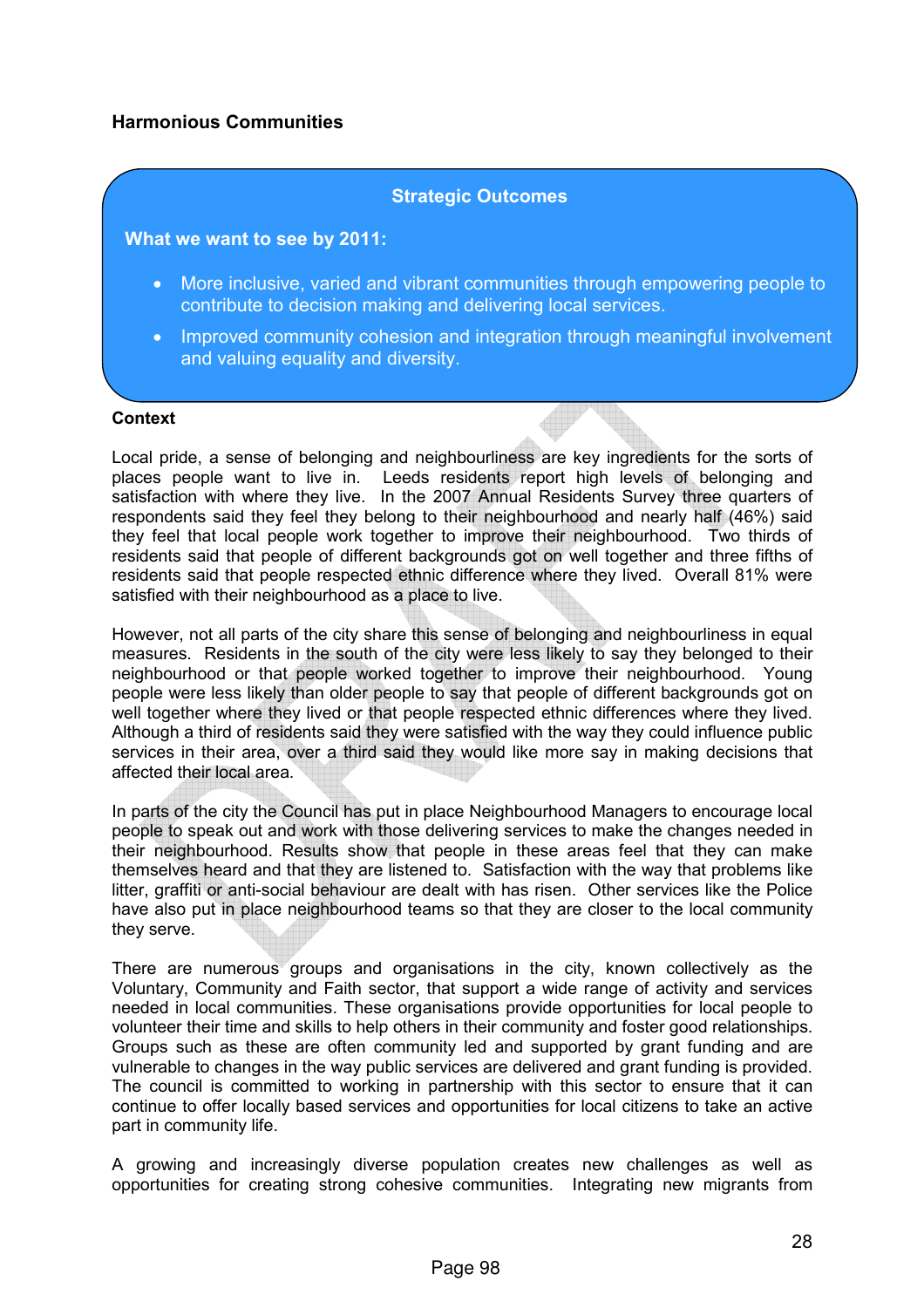Eastern Europe as well as long established communities will enrich the city over time but perceptions of disadvantage or unfairness need to be addressed immediately. Fostering more ways for people to engage in and shape the life of their communities will be a vital part of the process of creating strong, sustainable and harmonious communities.

The priorities and targets below will measure progress towards these goals over the next three years.

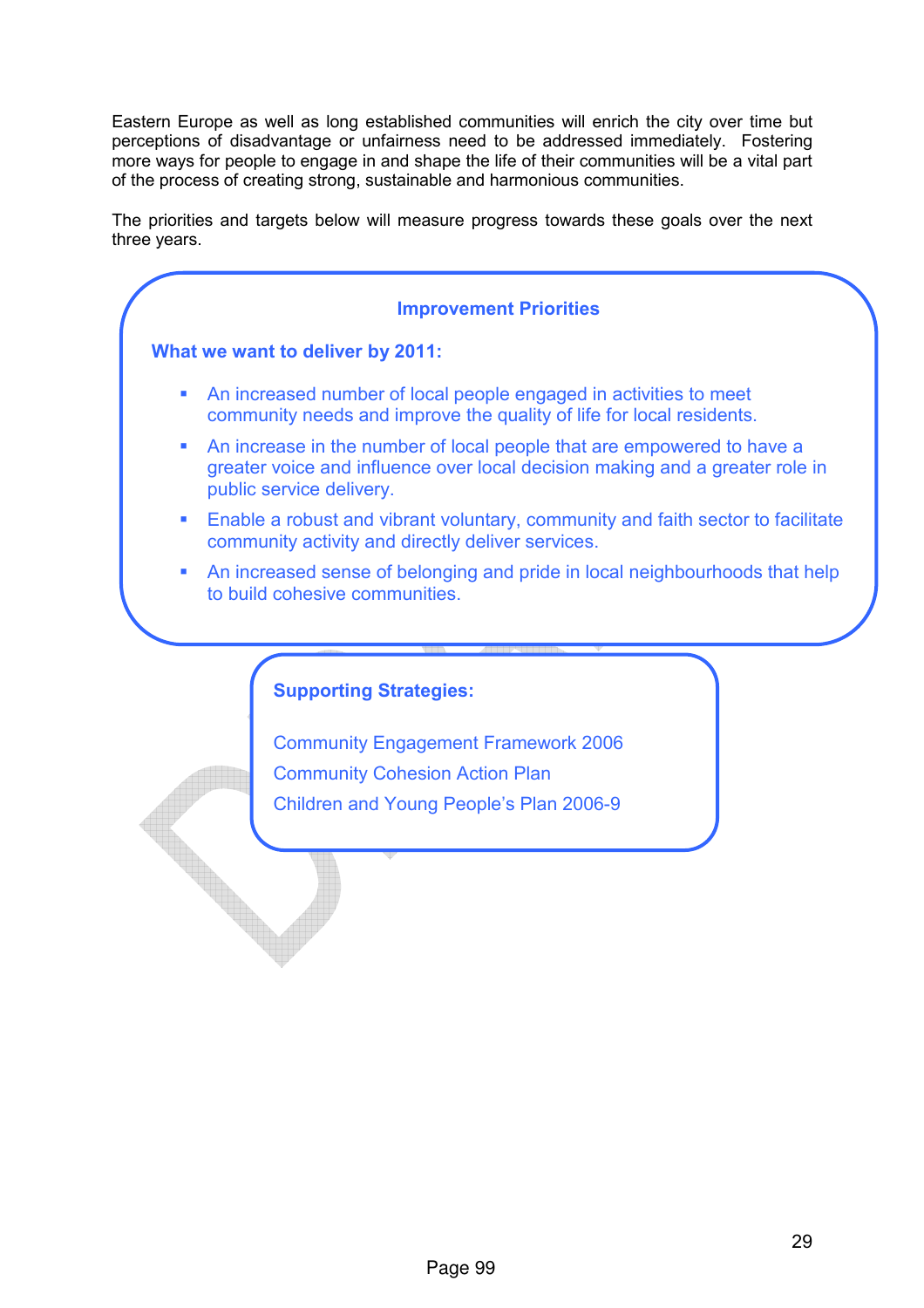## SECTION 3 MAKING IT HAPPEN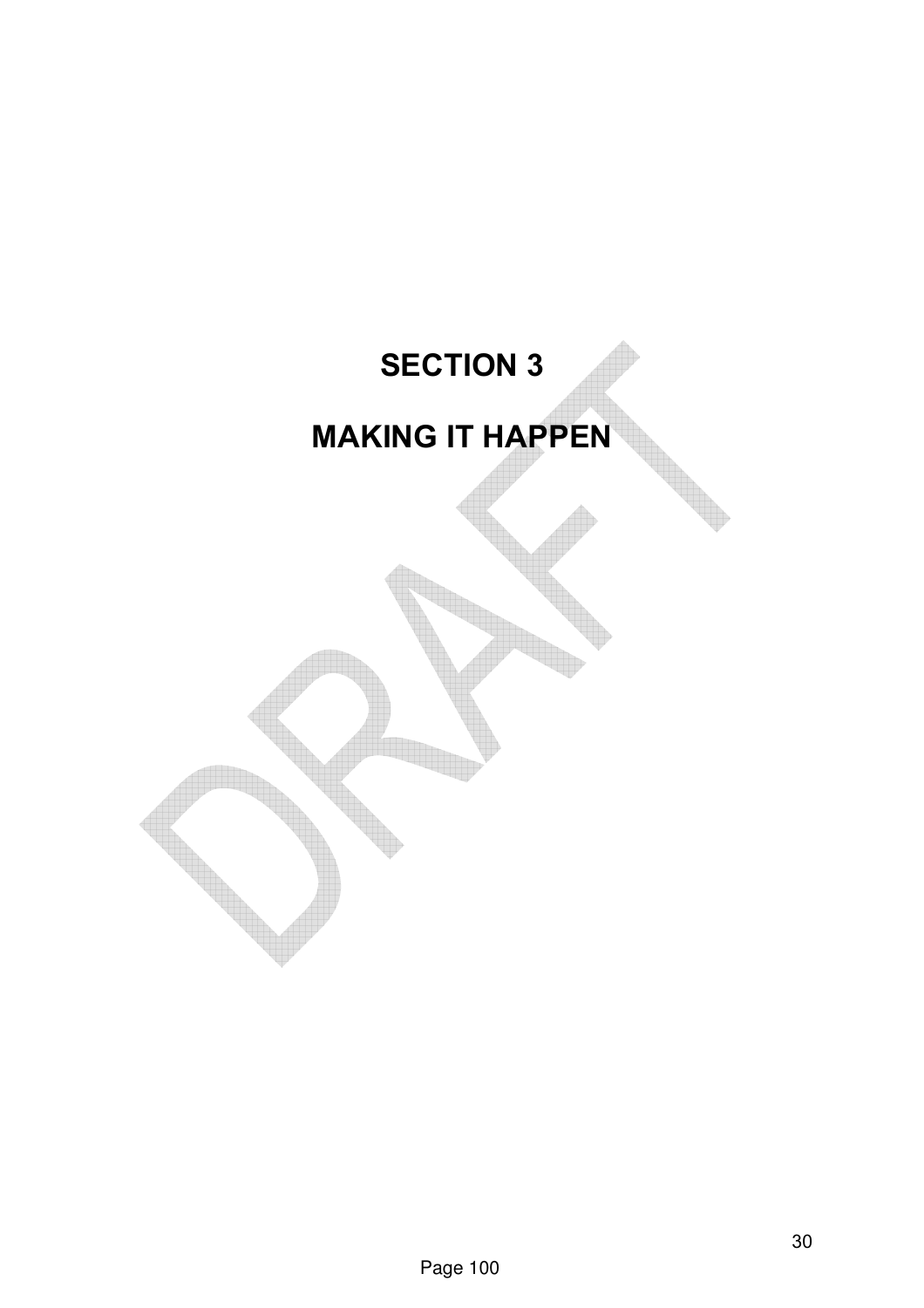#### STREAMLINING THE CITY'S PLANNING FRAMEWORK

The Leeds Strategic Plan sets out the goals that Leeds City Council and its partners have agreed to achieve over the next three years to help achieve the longer term objectives contained in the Vision for Leeds 2004 to 2020. The Leeds Strategic Plan is effectively the delivery plan for the long term Vision for Leeds.

We have used the legal requirement to develop a new Local Area Agreement (LAA) for Leeds as an opportunity to make the planning process in the city simpler. The Leeds Strategic Plan replaces two plans, the Council's Corporate Plan, which contained the Council's priorities for the City (and itself as an organisation) and the Leeds Regeneration Plan which focused on 'narrowing the gap' between the poorest and wealthiest parts of Leeds.

Leeds City Council and its partners have also revised the structural arrangements of the Leeds Initiative to ensure that the partnership is fit for purpose to deliver the ambitions laid out in our Vision for Leeds and our outcomes and priorities in the Leeds Strategic Plan.

The council has produced its own Business Plan which will describe how the council will organise itself to deliver what it has agreed to do in the Leeds Strategic Plan. Other partners will also have their own business and action plans to deliver what is agreed in this plan and integrate their other goals.

City wide plans will be translated into action at an area level and for particular services. Area delivery plans (ADPs) will provide the local interpretation of the Leeds Strategic Plan reflecting and shaping the partnership activities for each area. The Area Delivery Plans are developed by each of the ten area committees. These committees are led by councillors representing local citizens embedding democratic accountability into partnership activities at an area level. Local councillors have extensive knowledge of local conditions and can articulate priorities from different perspectives.

On a different scale, it is increasingly an accepted fact that the Leeds economy works on a wider scale than the administrative boundaries of the city, and the success of Leeds also brings greater prosperity to neighbouring towns and cities. Therefore, to complement the targets in the Leeds Strategic Plan we have also agreed a Multi Area Agreement (MAA) for Leeds and its neighbouring authorities.

We have also taken into account other local and regional plans, including the Local Development Framework and the Regional Spatial Strategy and the Regional Economic Strategy.

#### EFFECTIVE DELIVERY THROUGH PARTNERSHIP WORKING

Leeds has a good record of partnership working. Since 1990 Leeds Initiative has brought together public agencies, private businesses and voluntary, community and faith groups to develop a shared vision of a successful, prosperous and inclusive Leeds. Leeds Initiative has also developed a 'Compact for Leeds' to support the work of the city's voluntary, community and faith groups. This recognises the role and value and community activity. It encourages the effective use of resources and promotes equal partnerships through good communication, consultation and sharing of information.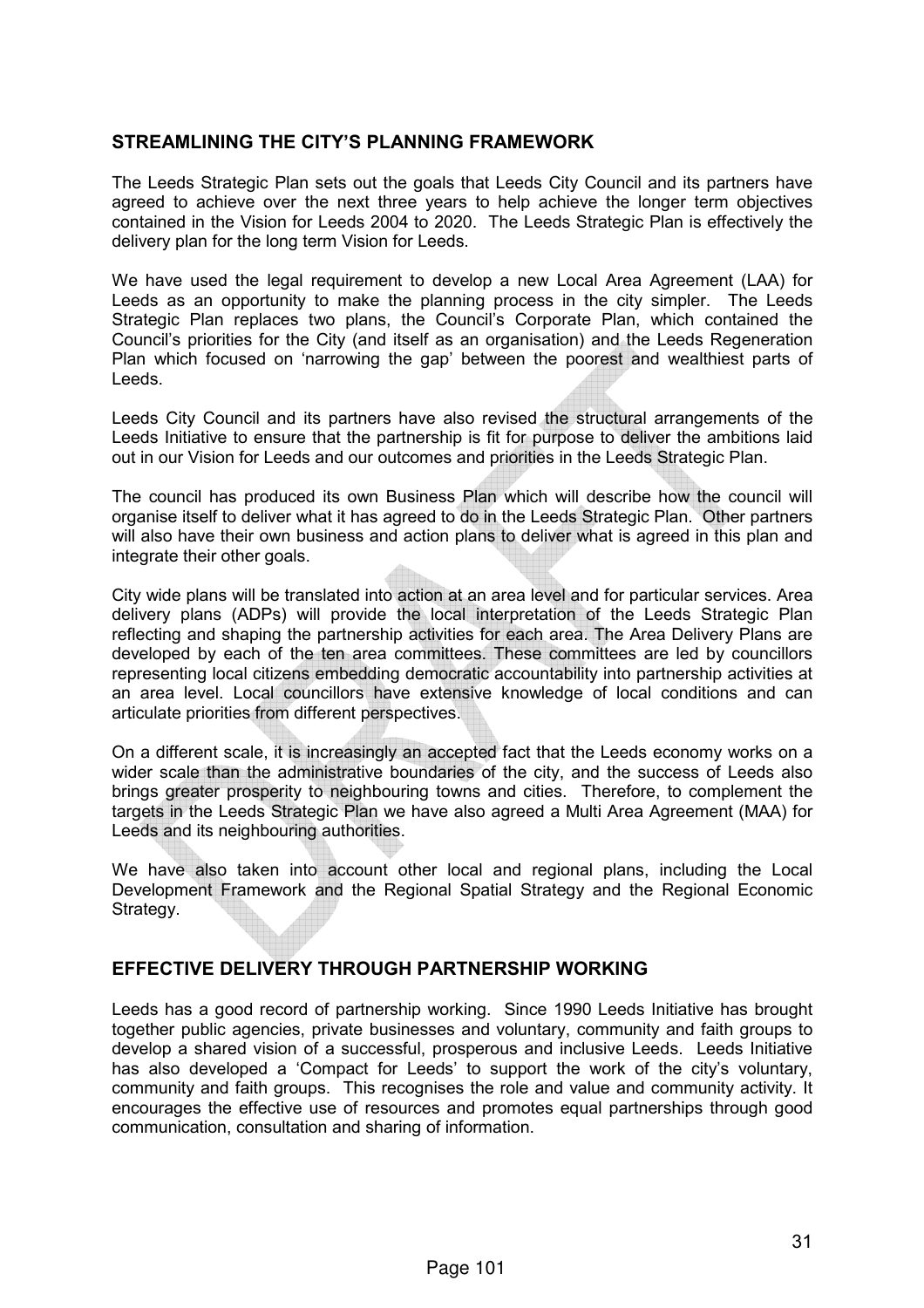Building on these foundations Leeds City Council and its partners have adopted a set of partnership principles to make sure that our joint efforts really do achieve our common ambition:

#### to bring the benefits of a prosperous, vibrant and attractive city to all the people of Leeds

through:

- focusing on the partners' common purpose and community needs;
- having clear responsibilities and arrangements for accountability;
- good conduct and behaviour, treating all partners and stakeholders equally, fairly and respectfully;
- informed, transparent decision-making and managing risk;
- developing skills and capacity individually and as a partnership to deliver the outcomes and priorities in this plan; and
- engaging stakeholders in drawing up our outcomes, priorities and targets and keeping people informed on how well we are delivering.

The challenge for the Leeds Strategic Plan is to apply these principles to deliver real improvements for local people. This requires new ways of partnership working in Leeds, sharing information and pooling resources among partners where this brings benefits through greater effectiveness and efficiency. The Local Government and Public Involvement in Health Act 2007 creates a new duty for partners to cooperate in the delivery of targets in this Plan and this sets a context for us to deepen partnership working. Closer partnerships may be the right solution in many cases and the Council and its partners will explore the potential of extending joint service delivery and joint commissioning to deliver services more efficiently and effectively.

#### MEASURING AND MANAGING PERFORMANCE

Delivering on our targets is essential if the Leeds Strategic Plan is to achieve our ambitions for Leeds and its residents. This will be a collective endeavour for all the partners to this agreement. Senior council officers will have lead accountability for each of themes, improvement priorities and targets in the Leeds Strategic Plan and will work with similar senior officers in partner organisations. Every partner will have regard to all the targets in the Plan when drawing up their own budgets and business plans. Partners will commit to leading or contributing to the achievement of specific targets in the Plan and will then be held to account for doing the things needed to meet those targets.

We have developed reliable measures for each target and have put in place robust processes for regularly reporting performance. These processes will measure progress against each target as well as the Plan's impact on wider objectives like equality, community cohesion and sustainability. For some targets, measures will be broken down by their impact on particular areas of the city and on the basis of gender, ethnic origin, age, disability, religion or belief and sexual orientation.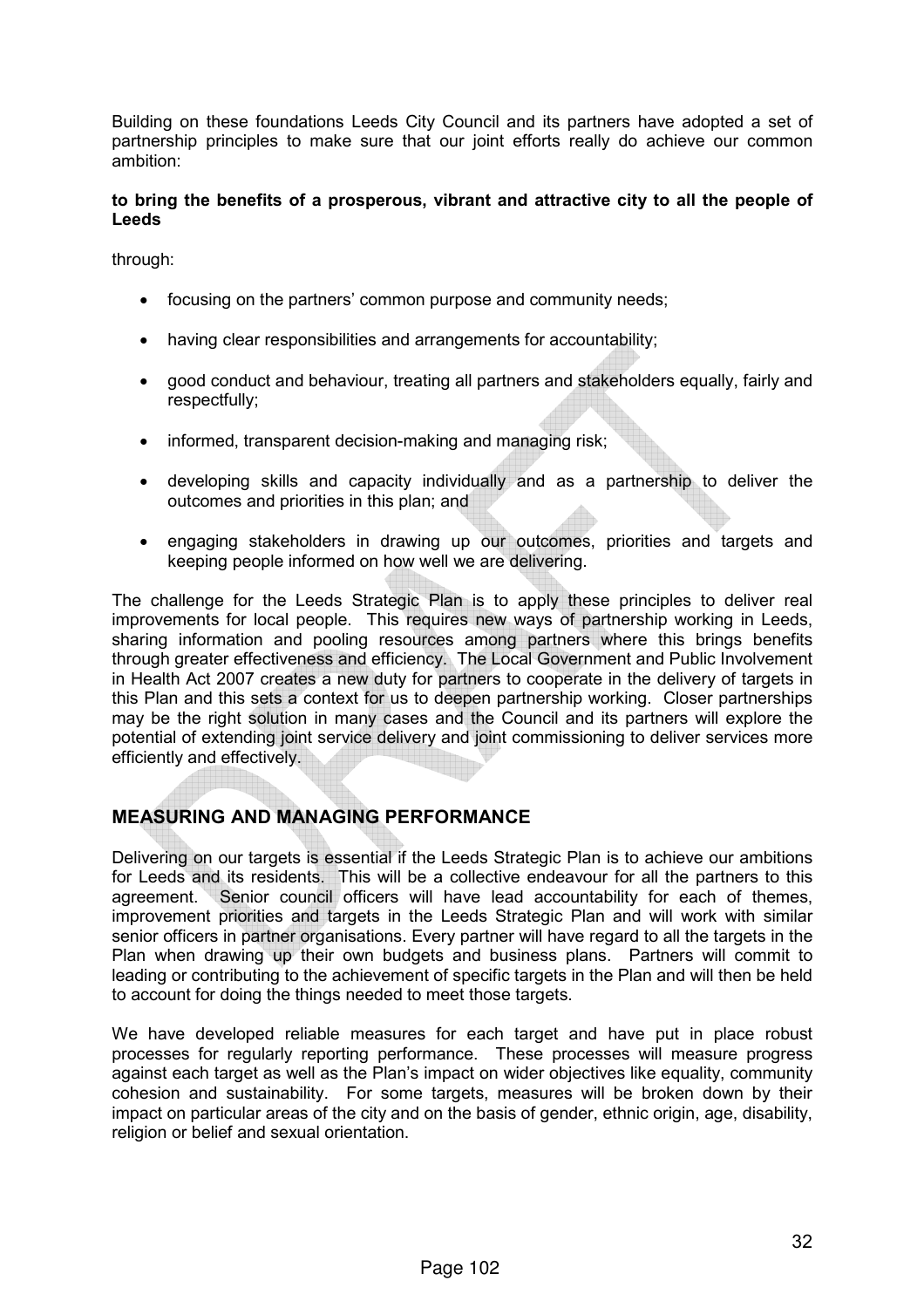The Council is ultimately accountable for working with its partners to draw up and deliver the Plan. The Executive Board (of senior councillors) will receive regular reports on performance and recommend actions and changes to plans where performance is not on target. The council's Scrutiny Boards will also receive regular performance reports and have an opportunity to discuss issues of concern, call-in council officers and partners to account for their work to deliver targets in the plan and make recommendations to the council and its partners to improve performance.

The Leeds Strategic Plan is a partnership plan and the Council will, through the Leeds Initiative, agree its contents with and engage partners to monitor and manage the performance of the plan. The Leeds Strategy Group will bring together the Council and its partners to monitor performance against the targets in the plan, allocate resources, develop new ways of delivering more effectively for Leeds and regularly review the contents of the plan.

Other thematic groups in the Leeds Initiative will also be kept informed of progress in relevant areas and contribute to the delivery of the Leeds Strategic Plan through developing more in-depth strategies and action plans. Local business representatives and representatives from voluntary, community and faith groups are involved alongside public sector partners in the work of these groups.

The ten area committees across the city will also be reviewing progress towards achieving targets identified at an area level. They will be particularly vigilant in assessing improvements at a neighbourhood, as well as an area, level. The achievement of these targets will make a fundamental contribution to achieving the overall city wide targets and outcomes.

Local people will receive regular updates on performance through stories in About Leeds, the Council newspaper, on the Council and Leeds Initiative websites and elsewhere. For example, progress will be reported to the Leeds Youth Council. Everyone will have opportunities to give their views on how well the Leeds Strategic Plan is being delivered.

Up to 35 targets in this plan have been negotiated and agreed with Government Office and reflect shared priorities with national government. Progress against these targets must be reported annually to the government who must agree to any changes to these targets. .

#### REVIEWING AND REVISING THE LEEDS STRATEGIC PLAN

Leeds' priorities will inevitably change over time and the priorities and targets in the Leeds Strategic Plan will be regularly reviewed and updated to ensure this plan is still relevant and addresses the city's real needs.

The council and its partners will collect and use information on social, economic and environmental conditions and trends, including performance data against the targets in this plan, to change priorities and set new targets as necessary. Already, the council and the PCT are working jointly to assess current and future health needs in Leeds through a Joint Strategic Needs Assessment. The findings from this assessment will inform future health priorities in this plan.

Public opinion, gained through regular resident surveys will also feed into the setting of priorities and targets in future versions of this plan. The views of council Scrutiny Boards, Area Committees and other partners and stakeholders will also be taken into account before the council and its partners agree any changes to the contents of the Plan.